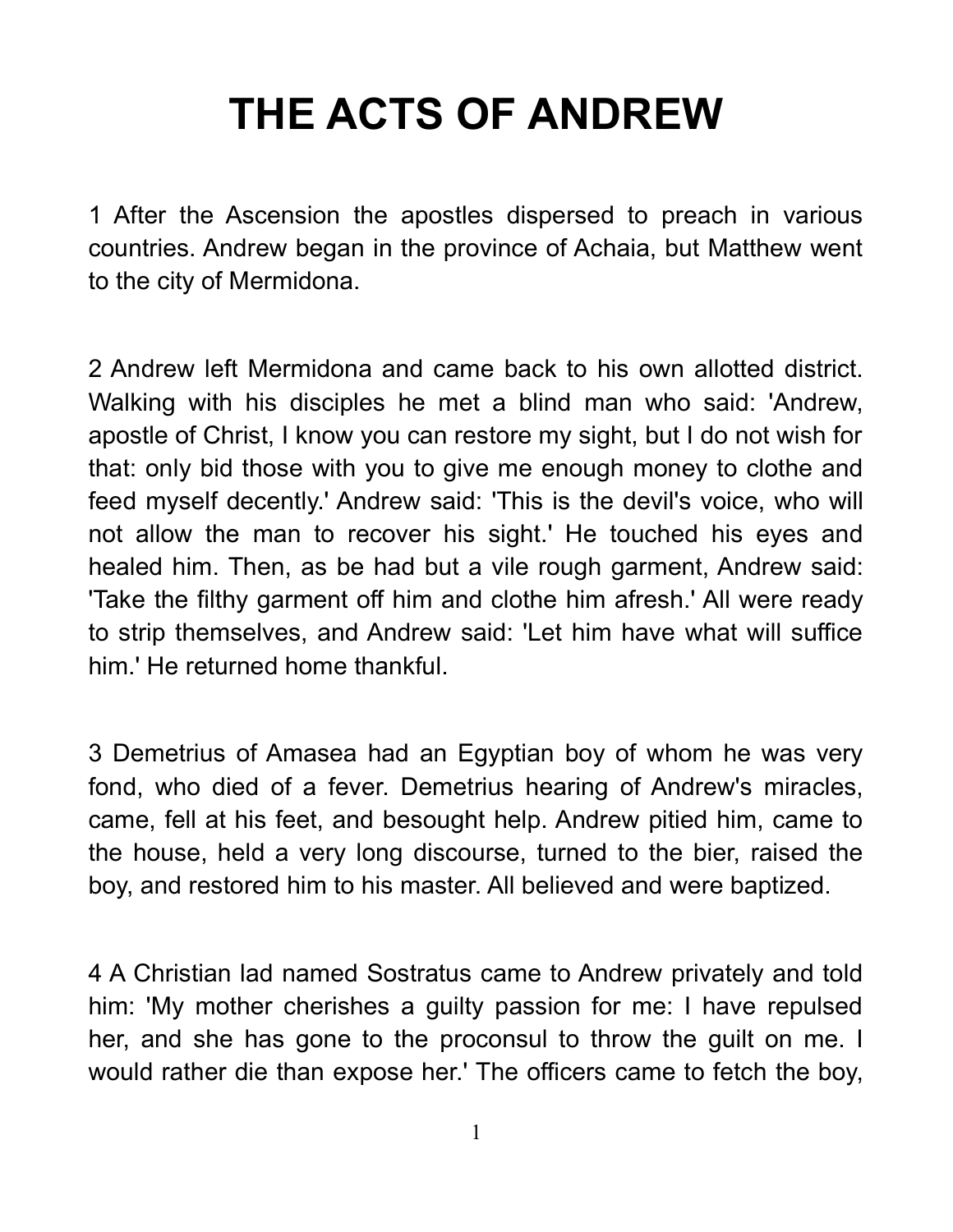and Andrew prayed and went with him. The mother accused him. The proconsul bade him defend himself. He was silent, and so continued, until the proconsul retired to take counsel. The mother began to weep. Andrew said: 'Unhappy woman, that dost not fear to cast thine own guilt on thy son.' She said to the proconsul: 'Ever since my son entertained his wicked wish he has been in constant company with this man.' The proconsul was enraged, ordered the lad to be sewn into the leather bag of parricides and drowned in the river, and Andrew to be imprisoned till his punishment should be devised. Andrew prayed, there was an earthquake, the proconsul fell from his seat, every one was prostrated, and the mother withered up and died. The proconsul fell at Andrew's feet praying for mercy. The earthquake and thunder ceased, and he healed those who had been hurt. The proconsul and his house were baptized.

5 The son of Cratinus (Gratinus) of Sinope bathed in the women's bath and was seized by a demon. Cratinus wrote to Andrew for help: he himself had a fever and his wife dropsy. Andrew went there in a vehicle. The boy tormented by the evil spirit fell at his feet. He bade it depart and so it did, with outcries. He then went to Cratinus' bed and told him he well deserved to suffer because of his loose life, and bade him rise and sin no more. He was healed. The wife was rebuked for her infidelity. 'If she is to return to her former sin, let her not now be healed: if she can keep from it, let her be healed.' The water broke out of her body and she was cured. The apostle brake bread and gave it her. She thanked God, believed with all her house, and relapsed no more into sin. Cratinus afterwards sent Andrew great gifts by his servants, and then, with his wife, asked him in person to accept them, but he refused saying: 'It is rather for you to give them to the needy.'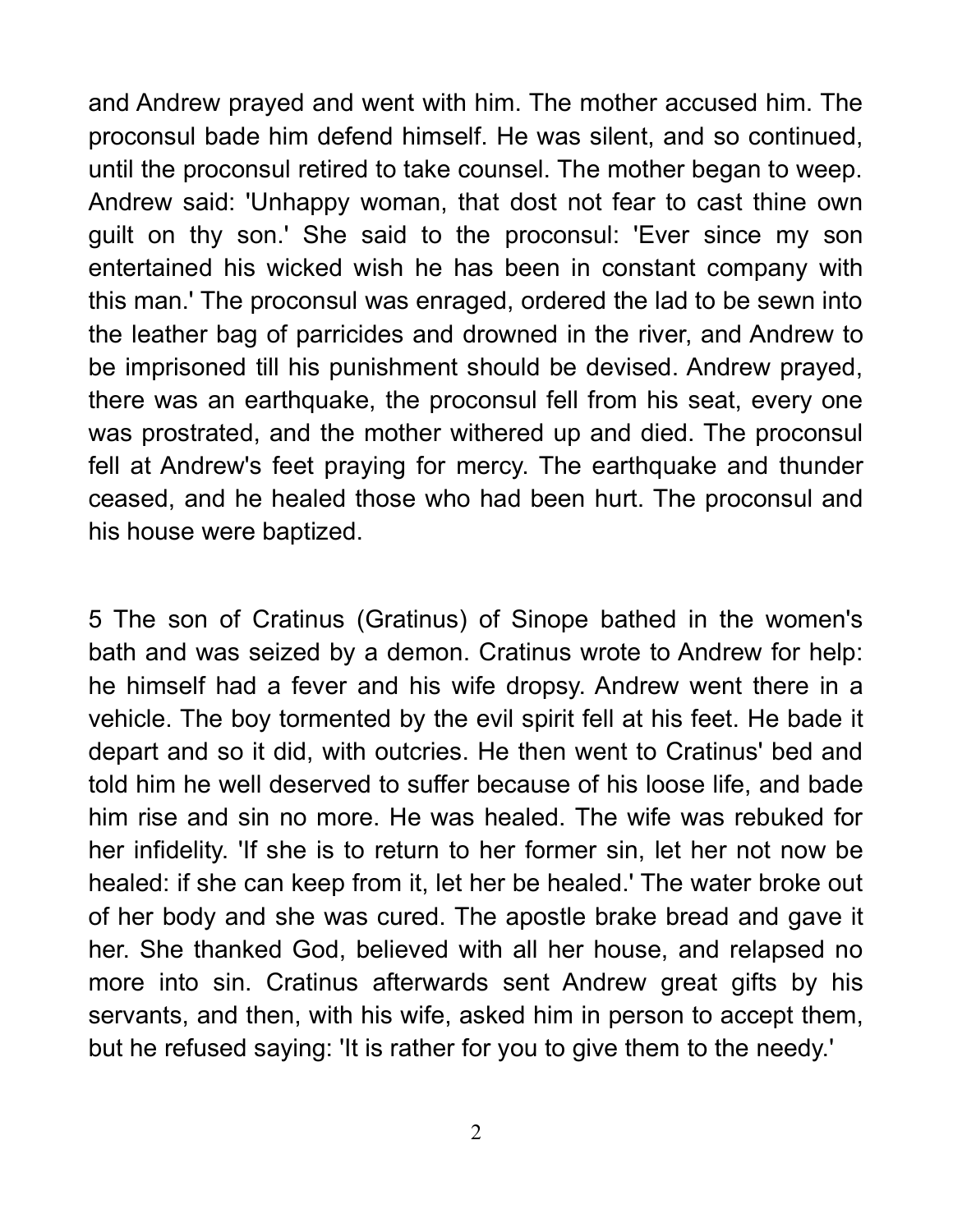6 After this he went to Nicaea where were seven devils living among the tombs by the wayside, who at noon stoned passersby and had killed many. And all the city came out to meet Andrew with olive branches, crying: 'Our salvation is in thee, O man of God.' When they had told him all, he said: 'If you believe in Christ you shall be freed.' They cried: 'We will.' He thanked God and commanded the demons to appear; they came in the form of dogs. Said he: 'These are your enemies: if you profess your belief that I can drive them out in Jesus' name, I will do so.' They cried out: 'We believe that Jesus Christ whom thou preachest is the Son of God.' Then he bade the demons go into dry and barren places and hurt no man till the last day. They roared and vanished. The apostle baptized the people and made Callistus bishop.

7 At the gate of Nicomedia he met a dead man borne on a bier, and his old father supported by slaves, hardly able to walk, and his old mother with hair torn, bewailing. 'How has it happened ?' he asked. 'He was alone in his chamber and seven dogs rushed on him and killed him.' Andrew sighed and said: 'This is an ambush of the demons I banished from Nicaea. What will you do, father, if I restore your son ?' 'I have nothing more precious than him, I will give him.' He prayed: 'Let the spirit of this lad return.' The faithful responded, 'Amen'. Andrew bade the lad rise, and he rose, and all cried: 'Great is the God of Andrew.' The parents offered great gifts which he refused, but took the lad to Macedonia, instructing him.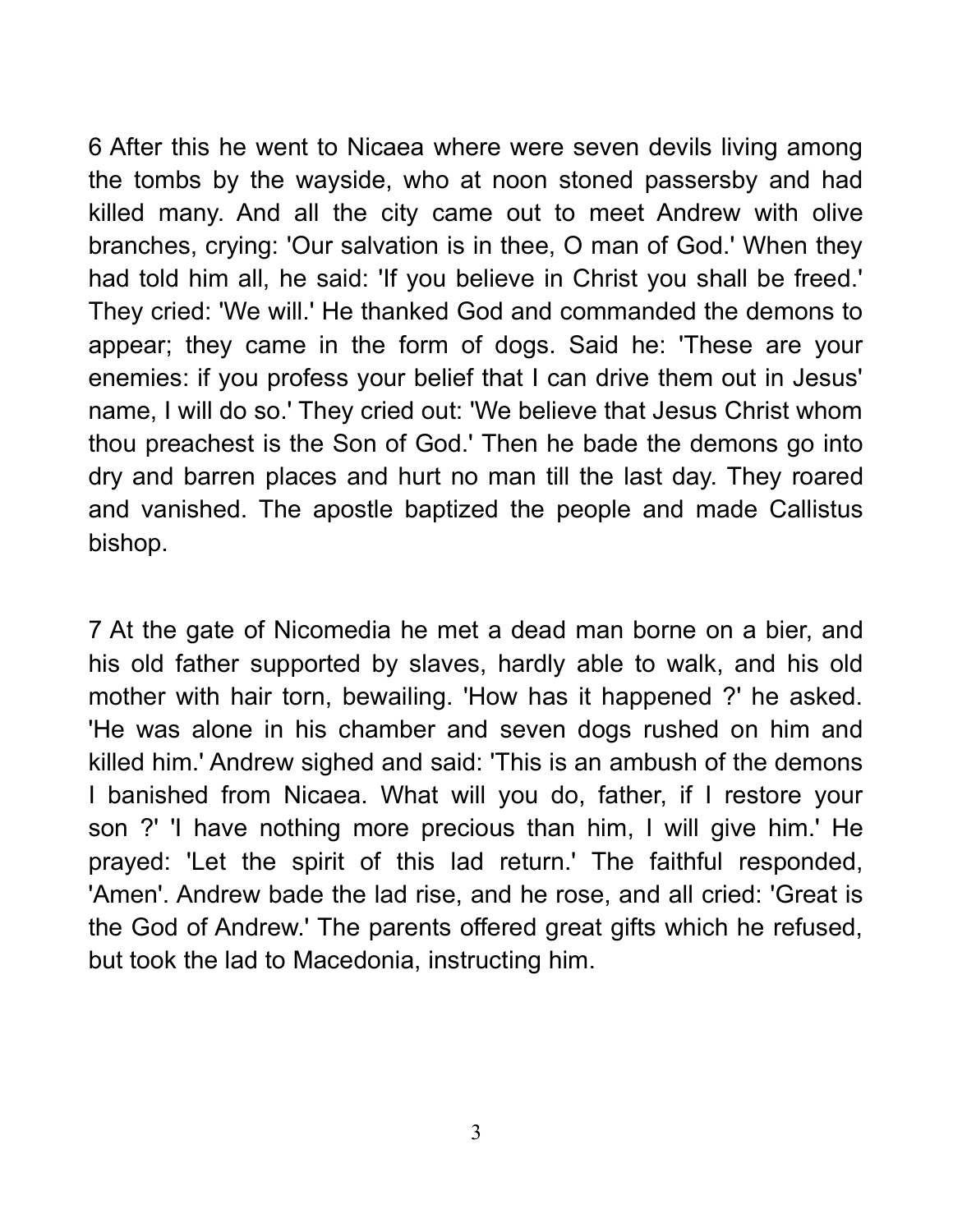8 Embarking in a ship he sailed into the Hellespont, on the way to Byzantium. There was a great storm. Andrew prayed and there was calm. They reached Byzantium.

9 Thence proceeding through Thrace they met a troop of armed men who made as if to fall on them. Andrew made the sign of the cross against them, and prayed that they might be made powerless. A bright angel touched their swords and they all fell down, and Andrew and his company passed by while they worshipped him. And the angel departed in a great light.

10 At Perinthus he found a ship going to Macedonia, and an angel told him to go on board. As he preached the captain and the rest heard and were converted, and Andrew glorified God for making himself known on the sea.

11 At Philippi were two brothers, one of whom had two sons, the other two daughters. They were rich and noble, and said: 'There is no family as good as ours in the place: let us marry our sons to our daughters.' It was agreed and the earnest paid by the father of the sons. On the wedding-day a word from God came to them: 'Wait till my servant Andrew comes: he will tell you what you should do.' All preparations had been made, and guests bidden, but they waited. On the third day Andrew came: they went out to meet him with wreaths and told him how they had been charged to wait for him, and how things stood. His face was shining so that they marvelled at him. He said: 'Do not, my children, be deceived: rather repent, for you have sinned in thinking to join together those who are near of kin. We do not forbid or shun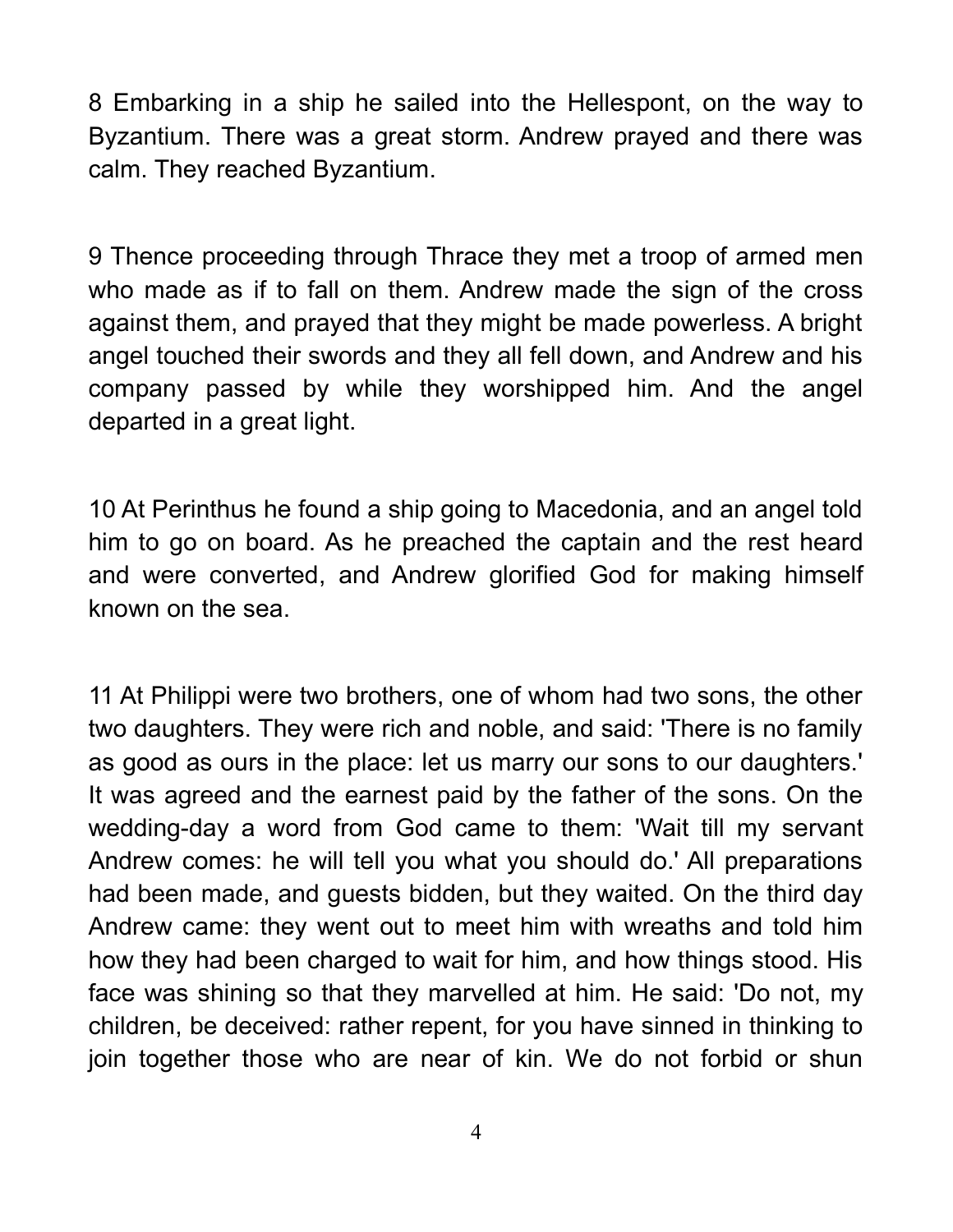marriage [this cannot be the author's original sentiment: it is contradicted by all that we know of the Acts]. It is a divine institution: but we condemn incestuous unions.' The parents were troubled and prayed for pardon. The young people saw Andrew's face like that of an angel, and said: 'We are sure that your teaching is true.' The apostle blessed them and departed.

12 At Thessalonica was a rich noble youth, Exoos, who came without his parents' knowledge and asked to be shown the way of truth. He was taught, and believed, and followed Andrew taking no care of his worldly estate. The parents heard that he was at Philippi and tried to bribe him with gifts to leave Andrew. He said: 'Would that you had not these riches, then would you know the true God, and escape his wrath.' Andrew, too, came down from the third storey and preached to them, but in vain: he retired and shut the doors of the house. They gathered a band and came to burn the house, saying: 'Death to the son who has forsaken his parents': and brought torches, reeds, and faggots, and set the house on fire. It blazed up. Exoos took a bottle of water and prayed: 'Lord Jesu Christ, in whose hand is the nature of all the elements, who moistenest the dry and driest the moist, coolest the hot and kindlest the quenched, put out this fire that thy servants may not grow evil, but be more enkindled unto faith.' He sprinkled the flames and they died. 'He is become a sorcerer,' said the parents, and got ladders, to climb up and kill them, but God blinded them. They remained obstinate, but one Lysimachus, a citizen, said: 'Why persevere? God is fighting for these. Desist, lest heavenly fire consume you.' They were touched, and said: 'This is the true God.' It was now night, but a light shone out, and they received sight. They went up and fell before Andrew and asked pardon, and their repentance made Lysimachus say: 'Truly Christ whom Andrew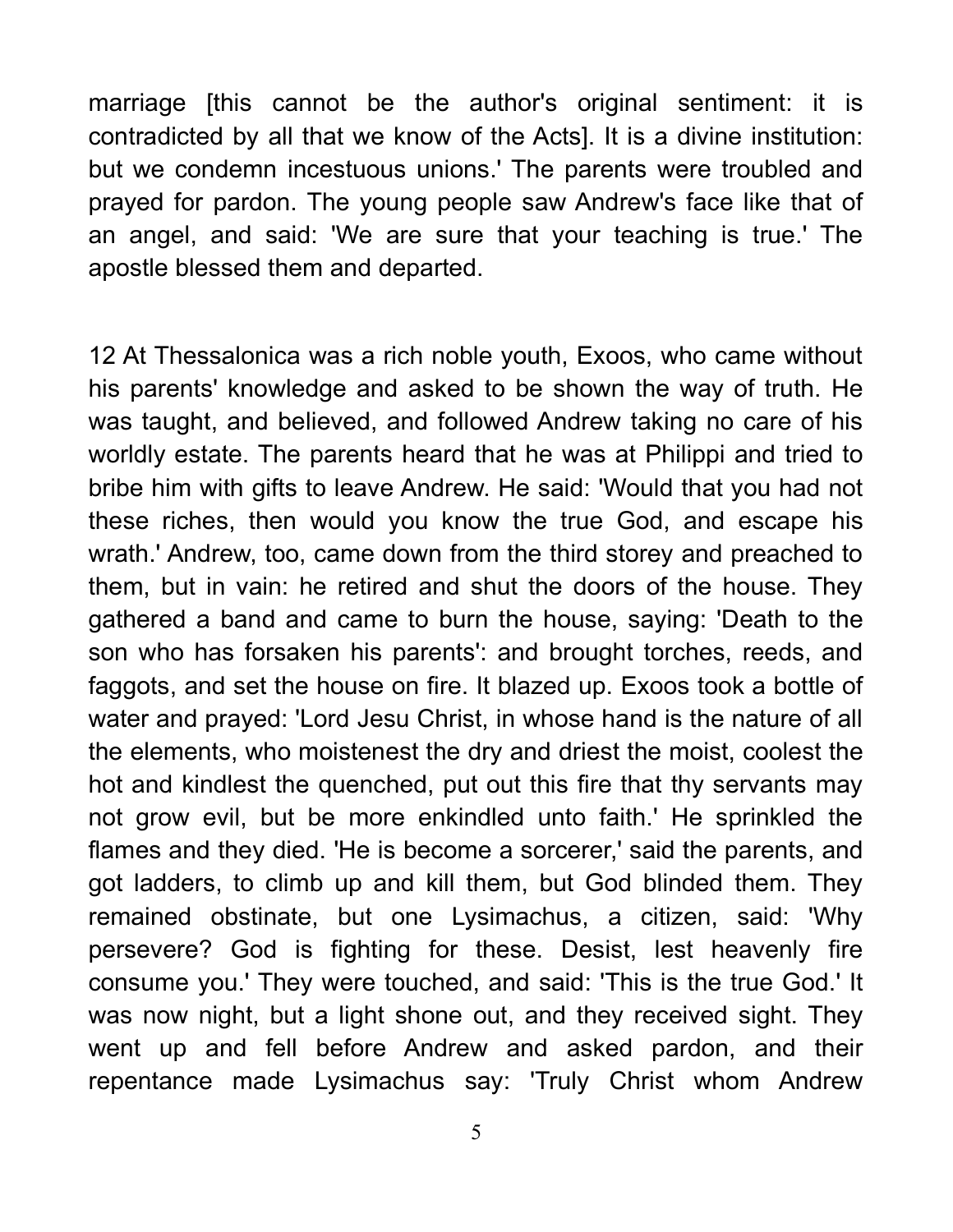preaches is the Son of God.' All were converted except the youth's parents, who cursed him and went home again, leaving all their money to public uses. Fifty days after they suddenly died, and the citizens, who loved the youth, returned the property to him. He did not leave Andrew, but spent his income on the poor.

13 The youth asked Andrew to go with him to Thessalonica. All assembled in the theatre, glad to see their favourite. The youth preached to them, Andrew remaining silent, and all wondered at his wisdom. The people cried out: 'Save the son of Carpianus who is ill, and we will believe.' Carpianus went to his house and said to the boy: 'You shall be cured to-day, Adimantus.' He said: 'Then my dream is come true: I saw this man in a vision healing me.' He rose up, dressed, and ran to the theatre, outstripping his father, and fell at Andrew's feet. The people seeing him walk after twenty-three years, cried: 'There is none like the God of Andrew.'

14 A citizen had a son possessed by an unclean spirit and asked for his cure. The demon, foreseeing that he would be cast out, took the son aside into a chamber and made him hang himself. The father said: 'Bring him to the theatre: I believe this stranger is able to raise him.' He said the same to Andrew. Andrew said to the people: 'What will it profit you if you see this accomplished and do not believe?' They said: 'Fear not, we will believe.' The lad was raised and they said: 'It is enough, we do believe.' And they escorted Andrew to the house with torches and lamps, for it was night, and he taught them for three days.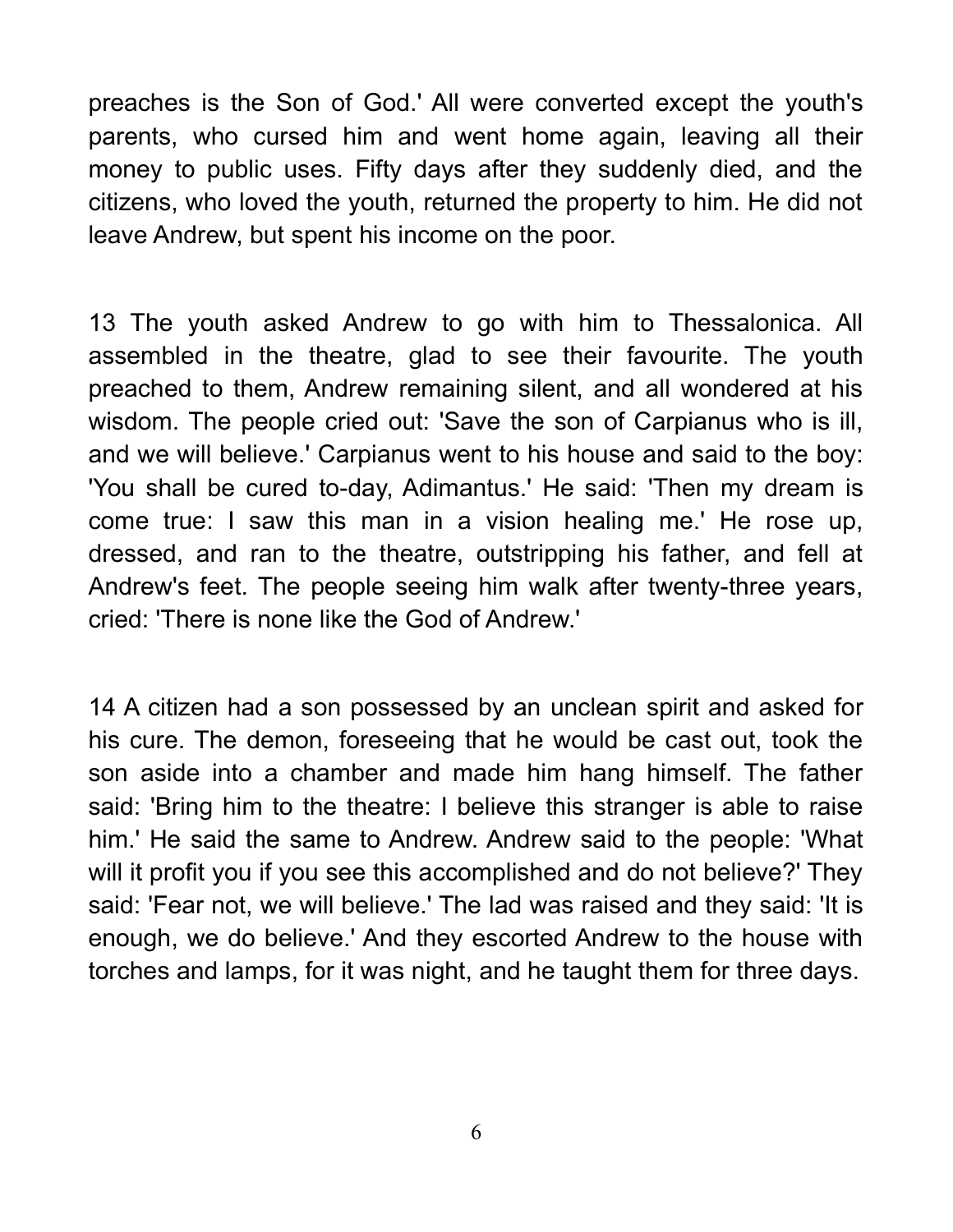15 Medias of Philippi came and prayed for his sick son. Andrew wiped his cheeks and stroked his head, saying: 'Be comforted, only believe,' and went with him to Philippi. As they entered the city an old man met them and entreated for his sons, whom for an unspeakable crime Medias had imprisoned, and they were putrefied with sores. Andrew said: 'How can you ask help for your son when you keep these men bound? Loose their chains first, for your unkindness obstructs my prayers.' Medias, penitent, said: 'I will loose these two and seven others of whom you have not been told.' They were brought, tended for three days, cured, and freed. Then the apostle healed the son, Philomedes, who had been ill twenty-two years. The people cried: 'Heal our sick as well.' Andrew told Philomedes to visit them in their houses and bid them rise in the name of Jesus Christ, by which he had himself been healed. This was done, and all believed and offered gifts, which Andrew did not accept.

16 A citizen, Nicolaus, offered a gilt chariot and four white mules and four white horses as his most precious possession for the cure of his daughter. Andrew smiled. 'I accept your gifts, but not these visible ones: if you offer this for your daughter, what will you for your soul? That is what I desire of you, that the inner man may recognize the true God, reject earthly things and desire eternal . . .' He persuaded all to forsake their idols, and healed the girl. His fame went through all Macedonia.

17 Next day as he taught, a youth cried out: 'What hast thou to do with us. Art thou come to turn us out of our own place?' Andrew summoned him: 'What is your work?' 'I have dwelt in this boy from his youth and thought never to leave him: but three days since I heard his father say,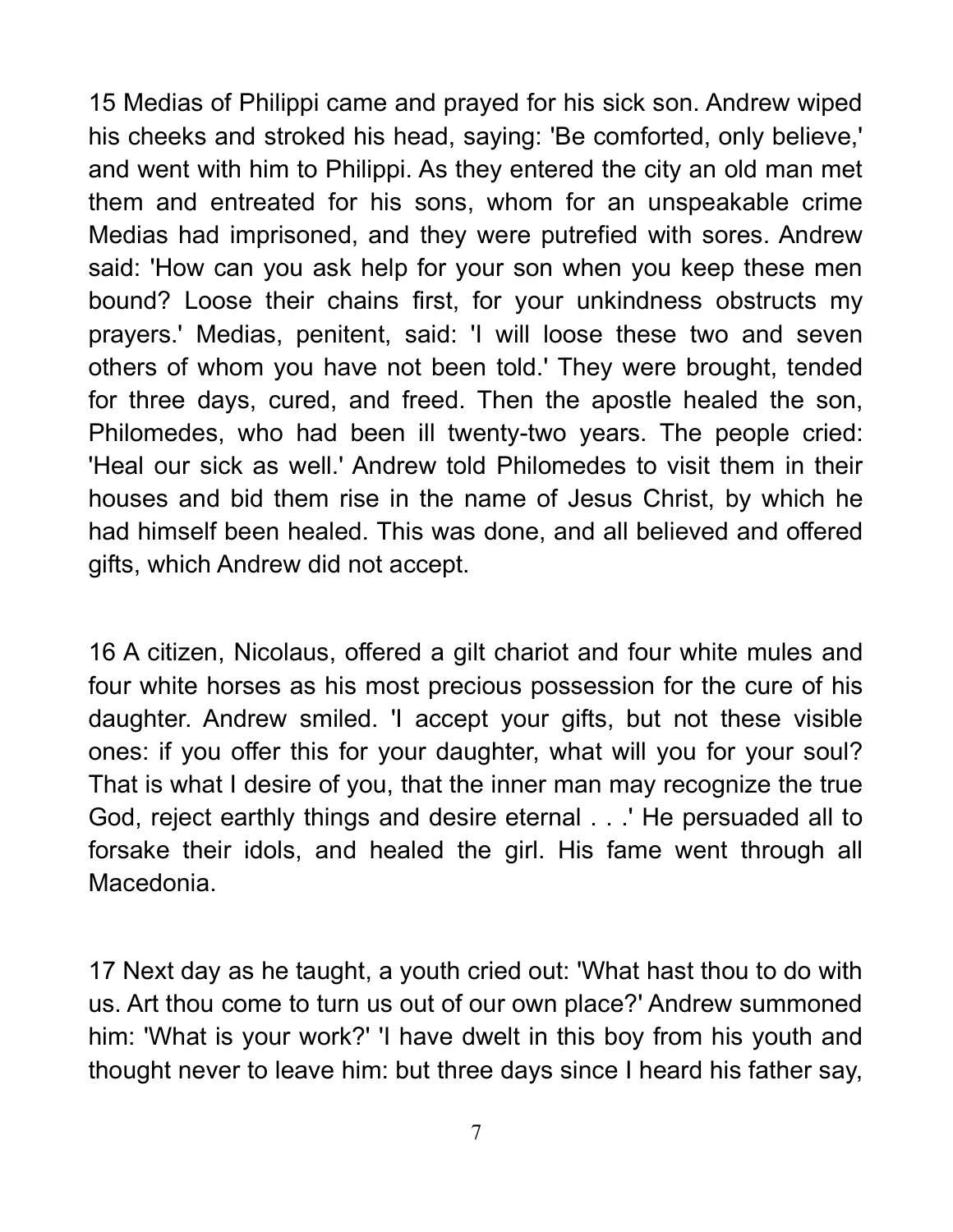"I shall go to Andrew": and now I fear the torments thou bringest us and I shall depart.' The spirit left the boy. And many came and asked: 'In whose name dost thou cure our sick?'

Philosophers also came and disputed with him, and no one could resist his teaching.

18 At this time, one who opposed him went to the proconsul Virinus and said: 'A man is arisen in Thessalonica who says the temples should be destroyed and ceremonies done away, and all the ancient law abolished, and one God worshipped, whose servant he says he is.' The proconsul sent soldiers and knights to fetch Andrew. They found his dwelling: when they entered, his face so shone that they fell down in fear. Andrew told those present the proconsul's purpose. The people armed themselves against the soldiers, but Andrew stopped them. The proconsul arrived; not finding Andrew in the appointed place, he raged like a lion and sent twenty more men. They, on arrival, were confounded and said nothing. The proconsul sent a large troop to bring him by force. Andrew said: 'Have you come for me?' 'Yes, if you are the sorcerer who says the gods ought not to be worshipped.' 'I am no sorcerer, but the apostle of Jesus Christ whom I preach.' At this, one of the soldiers drew his sword and cried: 'What have I to do with thee, Virinus, that thou sendest me to one who can not only cast me out of this vessel, but burn me by his power? Would that you would come yourself! you would do him no harm.' And the devil went out of the soldier and he fell dead. On this came the proconsul and stood before Andrew but could not see him. 'I am he whom thou seekest.' His eyes were opened, and he said in anger: 'What is this madness, that thou despisest us and our officers? Thou art certainly a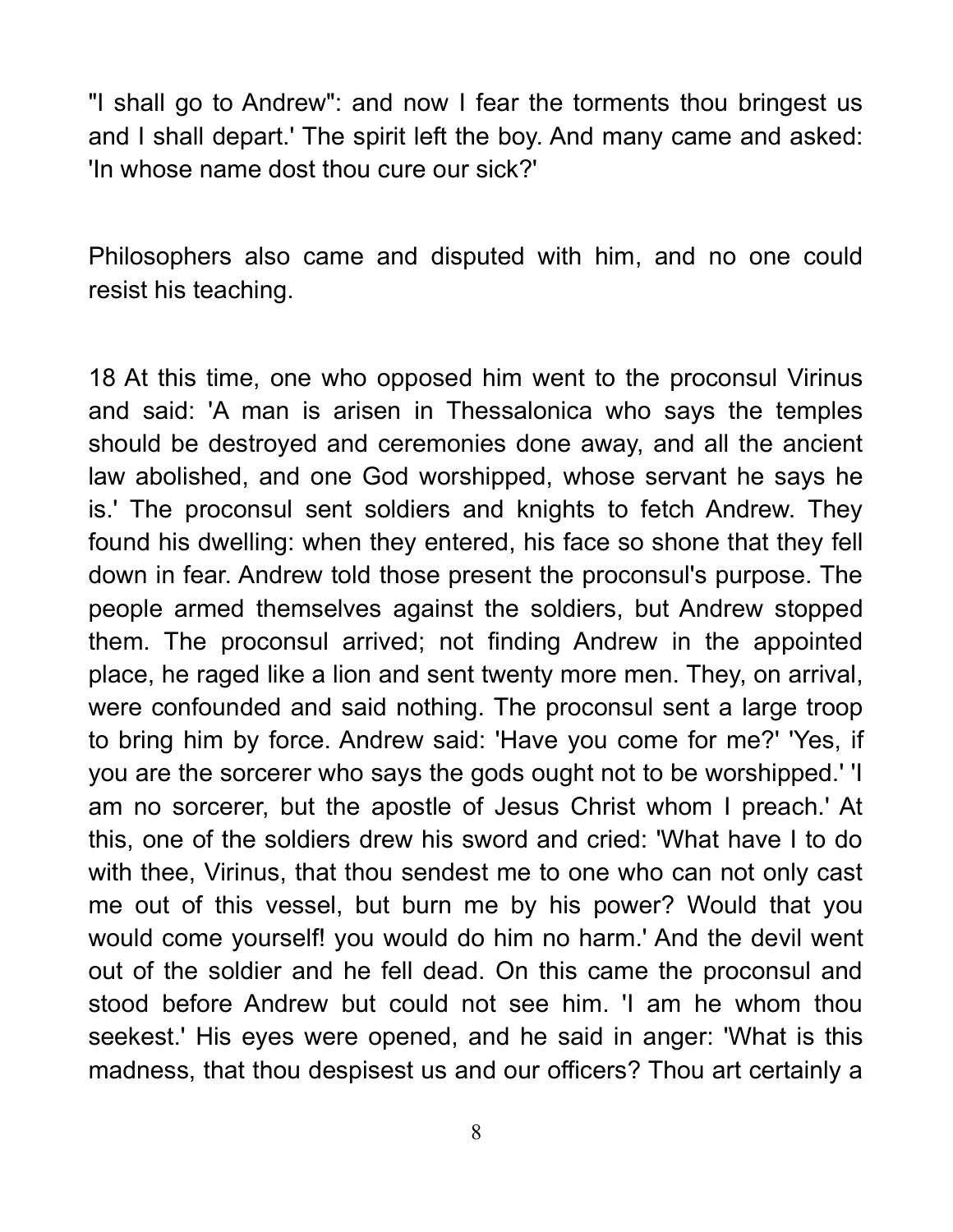sorcerer. Now will I throw thee to the beasts for contempt of our gods and us, and we shall see if the crucified whom thou preachest will help thee.' Andrew: 'Thou must believe, proconsul, in the true God and his Son whom he hath sent, specially now that one of thy men is dead.' And after long prayer he touched the soldier: 'Rise up: my God Jesus Christ raiseth thee.' He arose and stood whole. The people cried: 'Glory be to our God.' The proconsul: 'Believe not, O people, believe not the sorcerer.' They said: 'This is no sorcery but sound and true teaching.' The proconsul: 'I shall throw this man to the beasts and write about you to Caesar, that ye may perish for contemning his laws.' They would have stoned him, and said: 'Write to Caesar that the Macedonians have received the word of God, and forsaking their idols, worship the true God.'

Then the proconsul in wrath retired to the praetorium, and in the morning brought beasts to the stadium and had the Apostle dragged thither by the hair and beaten with clubs. First they sent in a fierce boar who went about him thrice and touched him not. The people praised God. A bull led by thirty soldiers and incited by two hunters, did not touch Andrew but tore the hunters to pieces, roared, and fell dead. 'Christ is the true God,' said the people. An angel was seen to descend and strengthen the apostle. The proconsul in rage sent in a fierce leopard, which left every one alone but seized and strangled the proconsul's son; but Virinus was so angry that he said nothing of it nor cared. Andrew said to the people: 'Recognize now that this is the true God, whose power subdues the beasts, though Virinus knows him not. But that ye may believe the more, I will raise the dead son, and confound the foolish father.' After long prayer, he raised him. The people would have slain Virinus, but Andrew restrained them, and Virinus went to the praetorium, confounded.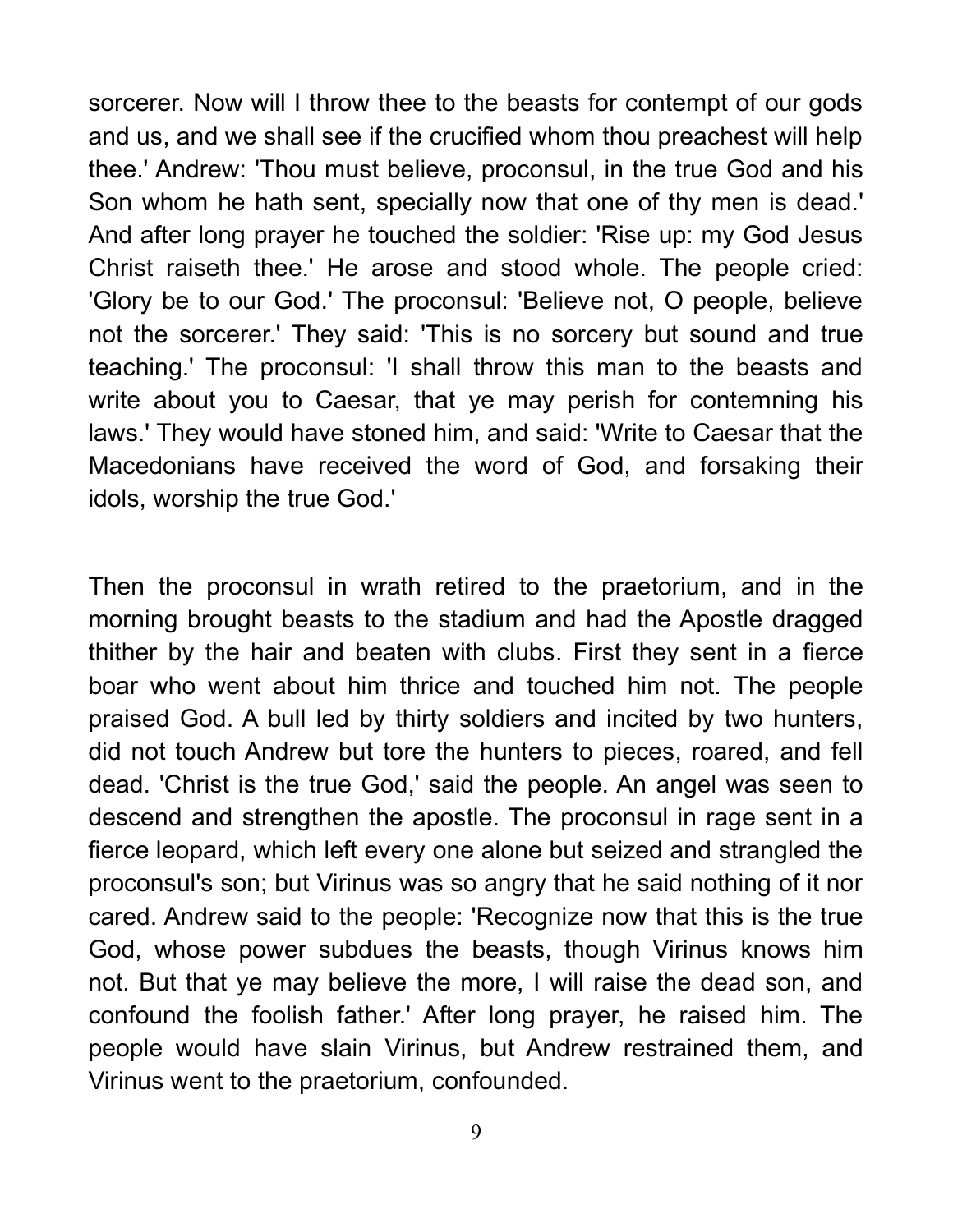19 After this a youth who followed the apostle sent for his mother to meet Andrew. She came, and after being instructed, begged him to come to their house, which was devastated by a great serpent. As Andrew approached, it hissed loudly and with raised head came to meet him; it was fifty cubits long: every one fell down in fear. Andrew said: 'Hide thy head, foul one, which thou didst raise in the beginning for the hurt of mankind, and obey the servants of God, and die.' The serpent roared, and coiled about a great oak near by and vomited poison and blood and died.

Andrew went to the woman's farm, where a child killed by the serpent lay dead. He said to the parents: 'Our God who would have you saved hath sent me here that you may believe on him. Go and see the slayer slain.' They said: 'We care not so much for the child's death, if we be avenged.' They went, and Andrew said to the proconsul's wife (her conversion has been omitted by Gregory): 'Go and raise the boy.' She went, nothing doubting, and said: 'In the name of my God Jesus Christ, rise up whole.' The parents returned and found their child alive, and fell at Andrew's feet.

20 On the next night he saw a vision which he related. 'Hearken, beloved, to my vision. I beheld, and lo, a great mountain raised up on high, which had on it nothing earthly, but only shone with such light, that it seemed to enlighten all the world. And lo, there stood by me my beloved brethren the apostles Peter and John; and John reached his hand to Peter and raised him to the top of the mount, and turned to me and asked me to go up after Peter, saying: "Andrew, thou art to drink Peter's cup." And he stretched out his hands and said: "Draw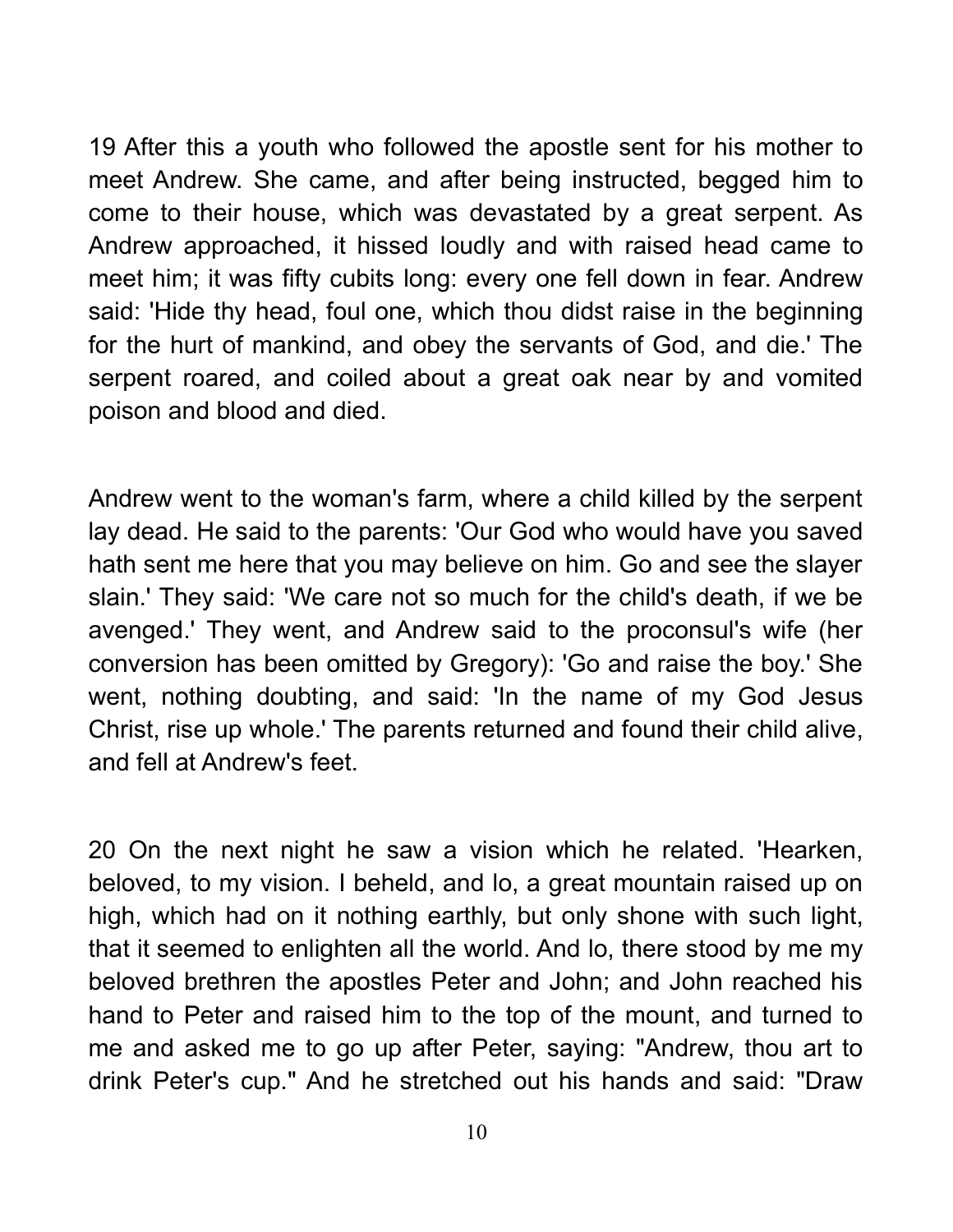near to me and stretch out thy hands so as to join them unto mine, and put thy head by my head." When I did so I found myself shorter than John. After that he said to me: "Wouldst thou know the image of that which thou seest, and who it is that speaketh to thee?" and I said: "I desire to know it." And he said to me: "I am the word of the cross whereon thou shalt hang shortly, for his name's sake whom thou preachest." And many other things said he unto me, of which I must now say nothing, but they shall be declared when I come unto the sacrifice. But now let all assemble that have received the word of God, and let me commend them unto the Lord Jesus Christ, that he may vouchsafe to keep them unblemished in his teaching. For I am now being loosed from the body, and go unto that promise which he hath vouchsafed to promise me, who is the Lord of heaven and earth, the Son of God Almighty, very God with the Holy Ghost, continuing for everlasting ages.'

(I feel sure that John in the latter part of this vision has been substituted by Gregory for Jesus. The echoes of the Acts of John and of Peter are very evident here.)

All the brethren wept and smote their faces. When all were gathered, Andrew said: 'Know, beloved, that I am about to leave you, but I trust in Jesus whose word I preach, that he will keep you from evil, that this harvest which I have sown among you may not be plucked up by the enemy, that is, the knowledge and teaching of my Lord Jesus Christ. But do ye pray always and stand firm in the faith, that the Lord may root out all tares of offence and vouchsafe to gather you into his heavenly garner as pure wheat.' So for five days he taught and confirmed them: then he spread his hands and prayed: 'Keep, I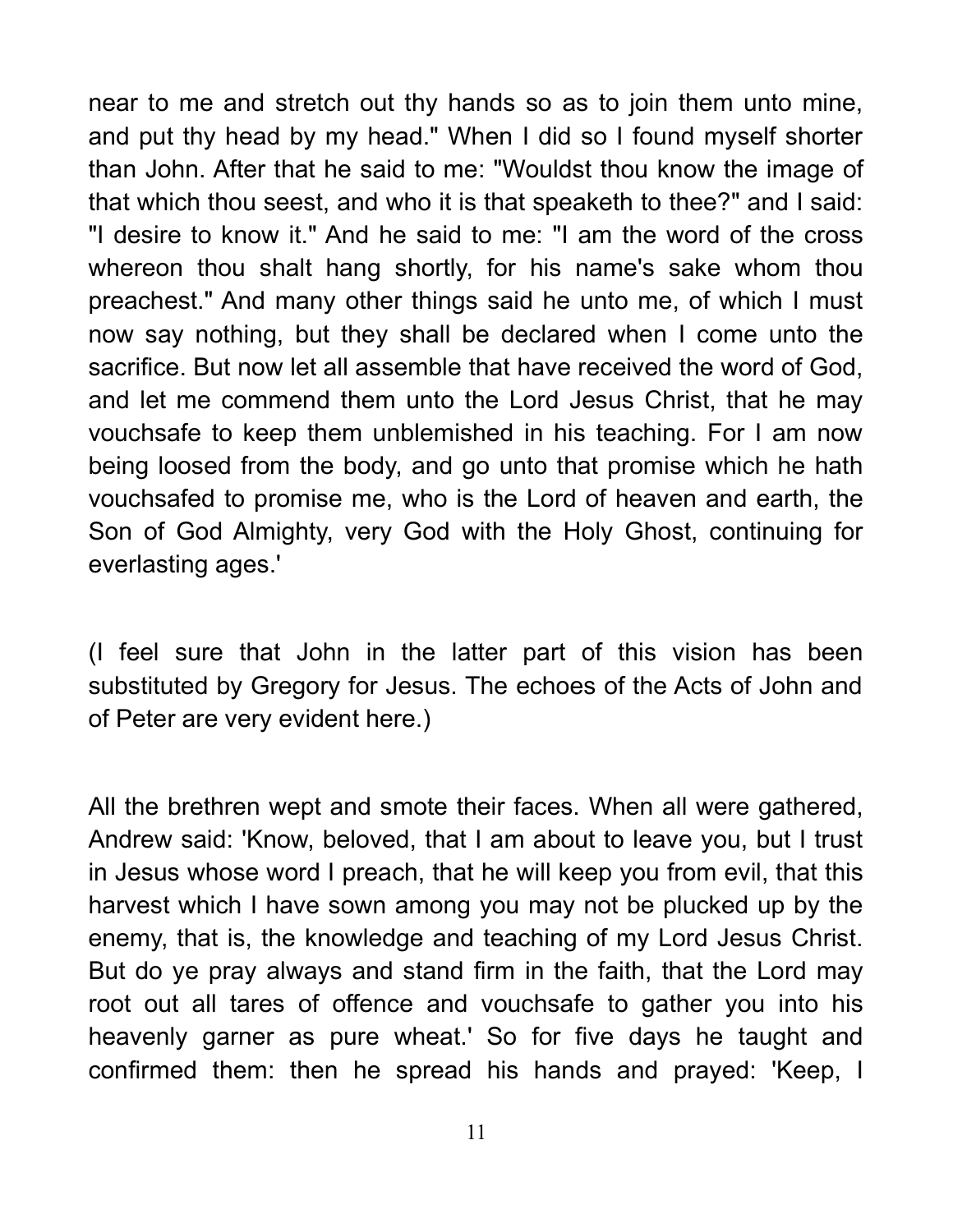beseech thee, O Lord, this flock which hath now known thy salvation, that the wicked one may not prevail against it, but that what by thy command and my means it hath received, it may be able to preserve inviolate for ever.' And all responded 'Amen'. He took bread, brake it with thanksgiving, gave it to all, saying: 'Receive the grace which Christ our Lord God giveth you by me his servant.' He kissed every one and commended them to the Lord, and departed to Thessalonica, and after teaching there two days, he left them.

21 Many faithful from Macedonia accompanied him in two ships. And all were desirous of being on Andrew's ship, to hear him. He said: 'I know your wish, but this ship is too small. Let the servants and baggage go in the larger ship, and you with me in this.' He gave them Anthimus to comfort them, and bade them go into another ship which he ordered to keep always near . . . that they might see him and hear the word of God. (This is a little confused.) And as he slept a little, one fell overboard. Anthimus roused him, saying: 'Help us, good master; one of thy servants perisheth.' He rebuked the wind, there was a calm, and the man was borne by the waves to the ship. Anthimus helped him on board and all marvelled. On the twelfth day they reached Patrae in Achaia, disembarked, and went to an inn.

22 Many asked him to lodge with them, but he said he could only go where God bade him. That night he had no revelation, and the next night, being distressed at this, he heard a voice saying: 'Andrew, I am alway with thee and forsake thee not,' and was glad.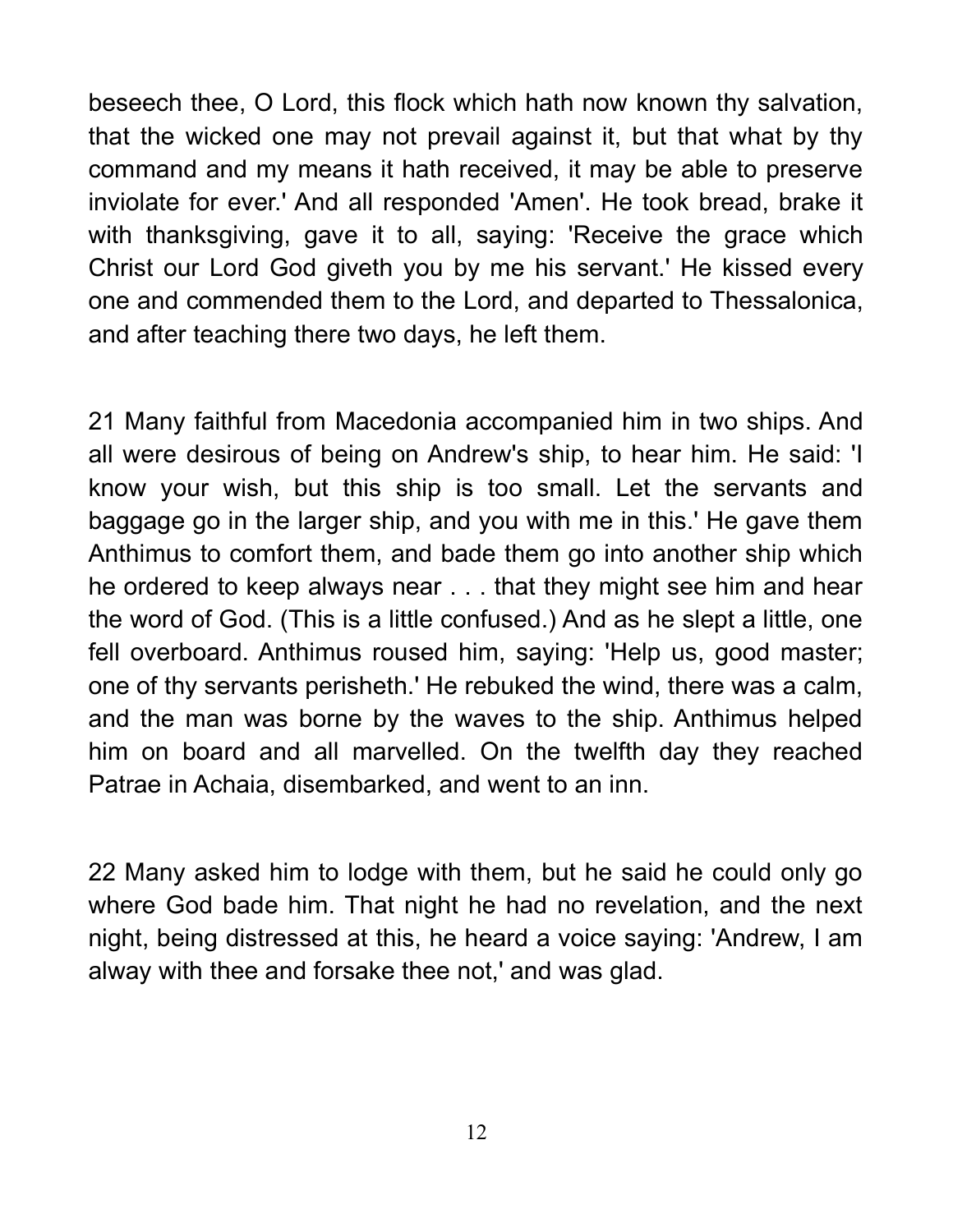Lesbius the proconsul was told in a vision to take him in, and sent a messenger for him. He came, and entering the proconsul's chamber found him lying as dead with closed eyes; he struck him on the side and said: 'Rise and tell us what hath befallen thee.' Lesbius said: 'I abominated the way which you teach and sent soldiers in ships to the proconsul of Macedonia to send you bound to me, but they were wrecked and could not reach their destination. As I continued in my purpose of destroying your Way, two black men (Ethiopes) appeared and scourged me, saying: "We can no longer prevail here, for the man is coming whom you mean to persecute. So to-night, while we still have the power, we will avenge ourselves on you." And they beat me sorely and left me. But now do you pray that I may be pardoned and healed.' Andrew preached the word and all believed, and the proconsul was healed and confirmed in the faith.

23 Now Trophima, once the proconsul's mistress, and now married to another, left her husband and clave to Andrew. Her husband came to her lady (Lesbius' wife) and said she was renewing her liaison with the proconsul. The wife, enraged, said: 'This is why my husband has left me these six months.' She called her steward (procurator) and had Trophima sentenced as a prostitute and sent to the brothel. Lesbius knew nothing, and was deceived by his wife, when he asked about her. Trophima in the brothel prayed continually, and had the Gospel on her bosom, and no one could approach her. One day one offered her violence, and the Gospel fell to the ground. She cried to God for help and an angel came, and the youth fell dead. After that, she raised him, and all the city ran to the sight.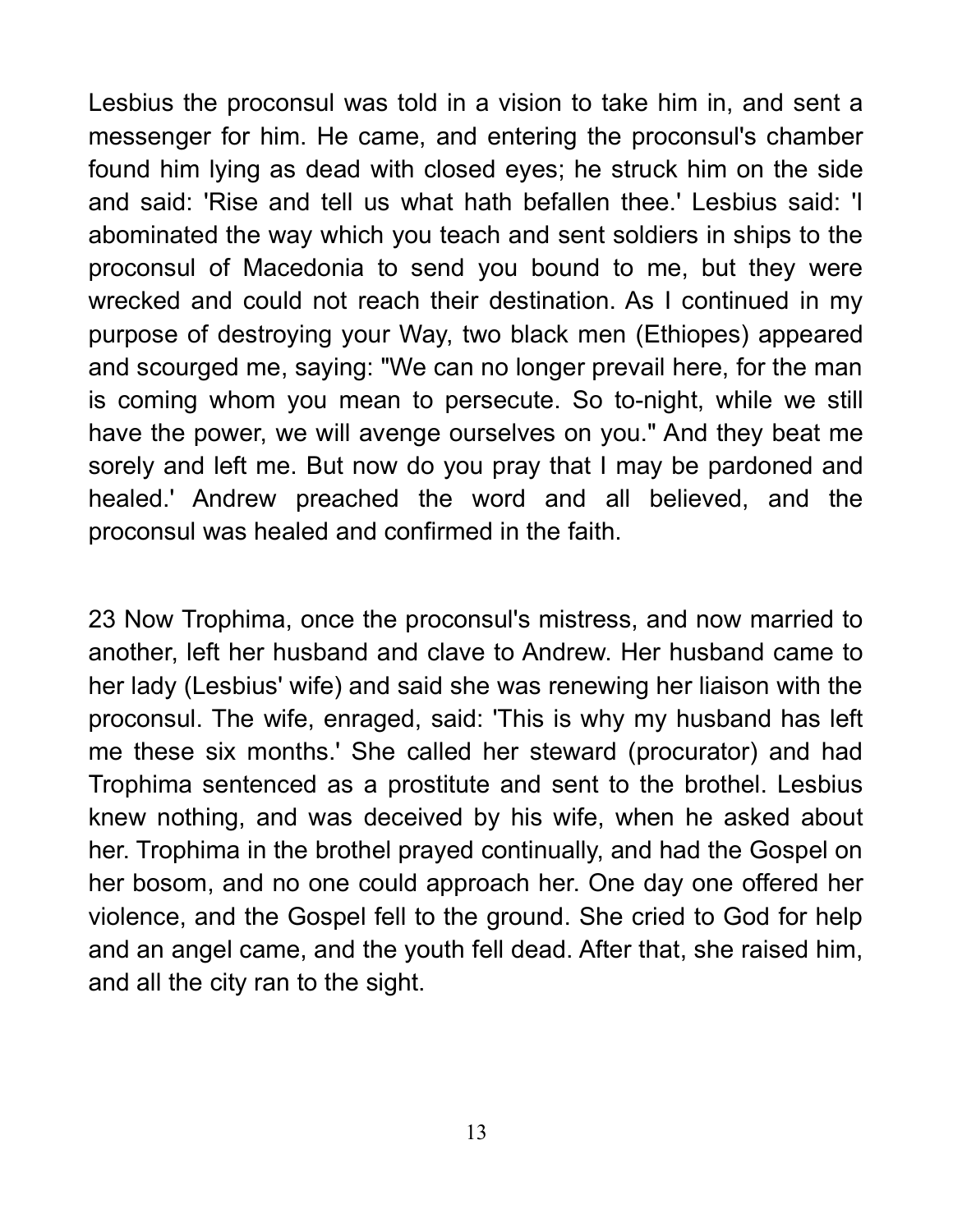Lesbius' wife went to the bath with the steward, and as they bathed an ugly demon came and killed them both. Andrew heard and said: 'It is the judgement of God for their usage of Trophima.' The lady's nurse, decrepit from age, was carried to the spot, and supplicated for her. Andrew said to Lesbius: 'Will you have her raised?' 'No, after all the ill she has done.' 'We ought not to be unmerciful.' Lesbius went to the praetorium; Andrew raised his wife, who remained shamefaced: he bade her go home and pray. 'First', she said, 'reconcile me to Trophima whom I have injured.' 'She bears you no malice.' He called her and they were reconciled. Callisto was the wife.

Lesbius, growing in faith, came one day to Andrew and confessed all his sins. Andrew said: 'I thank God, my son, that thou fearest the judgement to come. Be strong in the Lord in whom thou believest.' And he took his hand and walked with him on the shore.

24 They sat down, with others, on the sand, and he taught. A corpse was thrown up by the sea near them. 'We must learn', said Andrew, 'what the enemy has done to him.' So he raised him, gave him a garment, and bade him tell his story. He said: 'I am the son of Sostratus, of Macedonia, lately come from Italy. On returning home I heard of a new teaching, and set forth to find out about it. On the way here we were wrecked and all drowned.' And after some thought, he realized that Andrew was the man he sought, and fell at his feet and said: 'I know that thou art the servant of the true God. I beseech thee for my companions, that they also may be raised and know him.' Then Andrew instructed him, and thereafter prayed God to show the bodies of the other drowned men: thirty-nine were washed ashore, and all there prayed for them to be raised. Philopator, the youth, said: 'My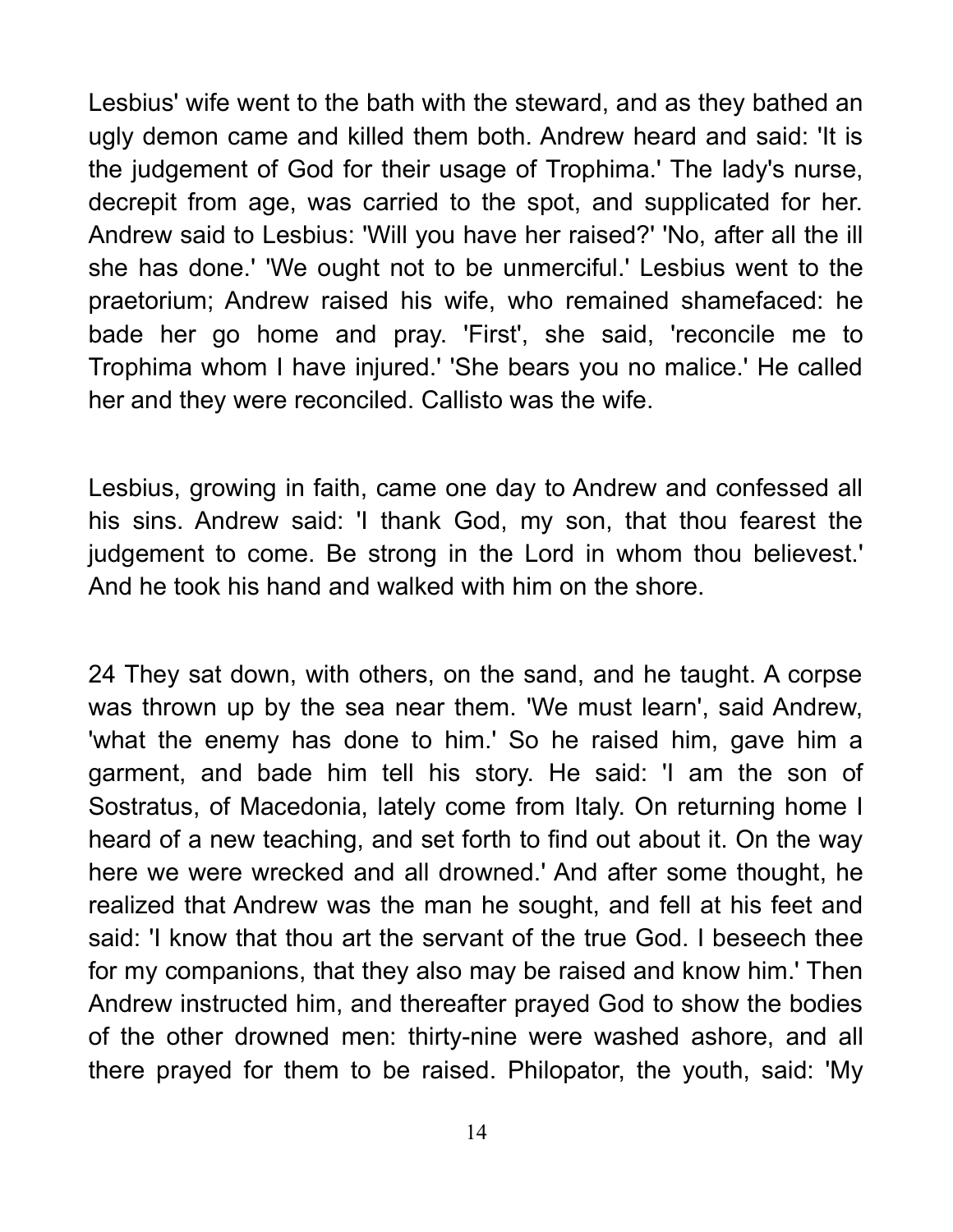father sent me here with a great sum. Now he is blaspheming God and his teaching. Let it not be so.' Andrew ordered the bodies to be collected, and said: 'Whom will you have raised first?' He said: 'Warus my foster-brother.' So he was first raised and then the other thirtyeight. Andrew prayed over each, and then told the brethren each to take the hand of one and say: 'Jesus Christ the son of the living God raiseth thee.'

Lesbius gave much money to Philopator to replace what he had lost, and he abode with Andrew.

25 A woman, Calliopa, married to a murderer, had an illegitimate child and suffered in travail. She told her sister to call on Diana for help; when she did so the devil appeared to her at night and said: 'Why do you trouble me with vain prayers? Go to Andrew in Achaia.' She came, and he accompanied her to Corinth, Lesbius with him. Andrew said to Calliopa: 'You deserve to suffer for your evil life: but believe in Christ, and you will be relieved, but the child will be born dead.' And so it was.

26 Andrew did many signs in Corinth. Sostratus the father of Philopator, warned in a vision to visit Andrew, came first to Achaia and then to Corinth. He met Andrew walking with Lesbius, recognized him by his vision, and fell at his feet. Philopator said: 'This is my father, who seeks to know what he must do.' Andrew: 'I know that he is come to learn the truth; we thank God who reveals himself to believers.' Leontius the servant of Sostratus, said to him: 'Seest thou, sir, how this man's face shineth?' 'I see, my beloved,' said Sostratus; 'let us never leave him, but live with him and hear the words of eternal life.'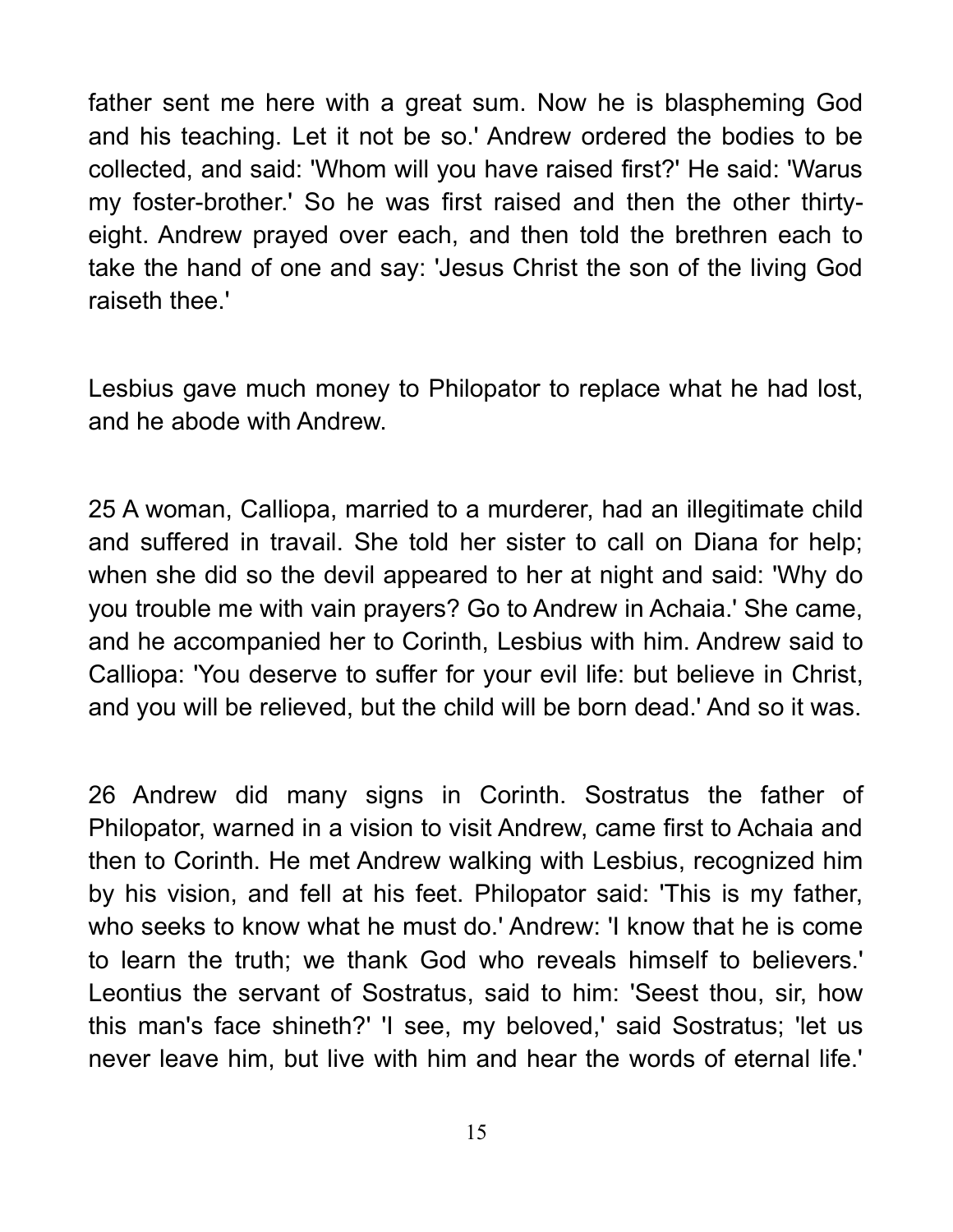Next day they offered Andrew many gifts, but he said: 'It is not for me to take aught of you but your own selves. Had I desired money, Lesbius is richer.'

27 After some days he bade them prepare him a bath; and going there saw an old man with a devil, trembling exceedingly. As he wondered at him, another, a youth, came out of the bath and fell at his feet, saying: 'What have we to do with thee, Andrew? Hast thou come here to turn us out of our abodes?' Andrew said to the people: 'Fear not,' and drove out both the devils. Then, as he bathed, he told them: 'The enemy of mankind lies in wait everywhere, in baths and in rivers; therefore we ought always to invoke the Lord's name, that he may have w power over us.'

They brought their sick to him to be healed, and so they did from other cities.

28 An old man, Nicolaus, came with clothes rent and said: 'I am seventy-four years old and have always been a libertine. Three days ago I heard of your miracles and teaching. I thought I would turn over a new leaf, and then again that I would not. in this doubt, I took a Gospel and prayed God to make me forget my old devices. A few days after, I forgot the Gospel I had about me, and went to the brothel. The woman said: "Depart, old man, depart: thou art an angel of God, touch me not nor approach me, for I see in thee a great mystery." Then I remembered the Gospel, and am come to you for help and pardon.' Andrew discoursed long against incontinence, and prayed from the sixth to the ninth hour. He rose and washed his face and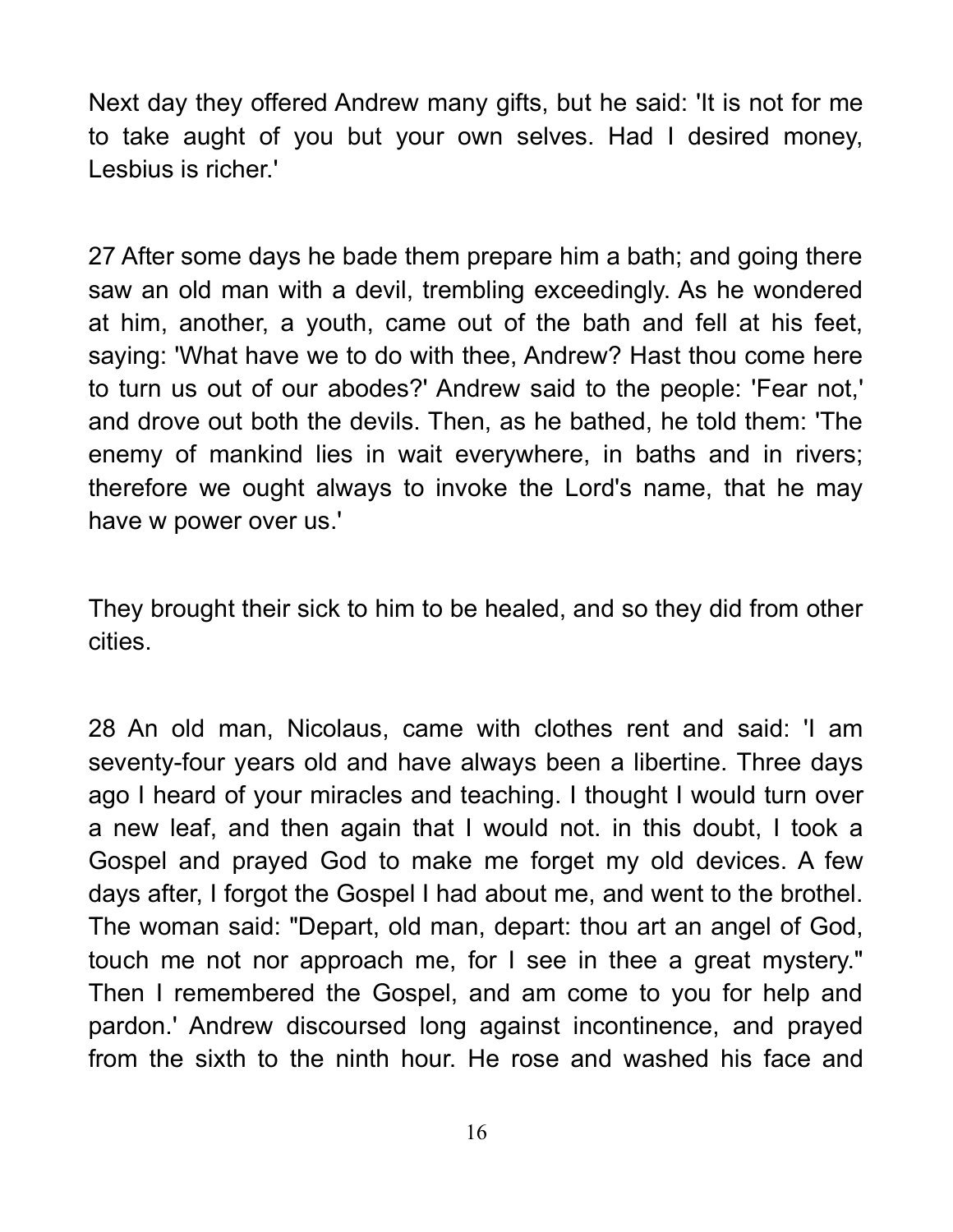said: 'I will not eat till I know if God will have mercy on this man.' A second day he fasted, but had no revelation until the fifth day, when he wept vehemently and said: 'Lord, we obtain mercy for the dead, and now this man that desireth to know thy greatness, wherefore should he not return and thou heal him?' A voice from heaven said: 'Thou hast prevailed for the old man; but like as thou art worn with fasting, let him also fast, that he may be saved.' And he called him and preached abstinence. On the sixth day he asked the brethren all to pray for Nicolaus, and they did. Andrew then took food and permitted the rest to eat. Nicolaus went home, gave away all his goods, and lived for six months on dry bread and water. Then he died. Andrew was not there, but in the place where he was he heard a voice: 'Andrew, Nicolaus for whom thou didst intercede, is become mine.' And he told the brethren that Nicolaus was dead, and prayed that he might rest in peace.

29 And while he abode in that place (probably Lacedaemon) Antiphanes of Megara came and said: 'If there be in thee any kindness, according to the command of the Saviour whom thou preachest, show it now.' Asked what his story was, he told it. Returning from a journey, I heard the porter of my house crying out. They told me that he and his wife and son were tormented of a devil. I went upstairs and found other servants gnashing their teeth, running at me, and laughing madly. I went further up and found they had beaten my wife: she lay with her hair over her face unable to recognize me. Cure her, and I care nothing for the others.' Andrew said: 'There is no respect of persons with God. Let us go there.' They went from Lacedaemon to Megara, and when they entered the house, all the devils cried out: 'What dost thou here, Andrew? Go where thou art permitted: this house is ours.' He healed the wife and all the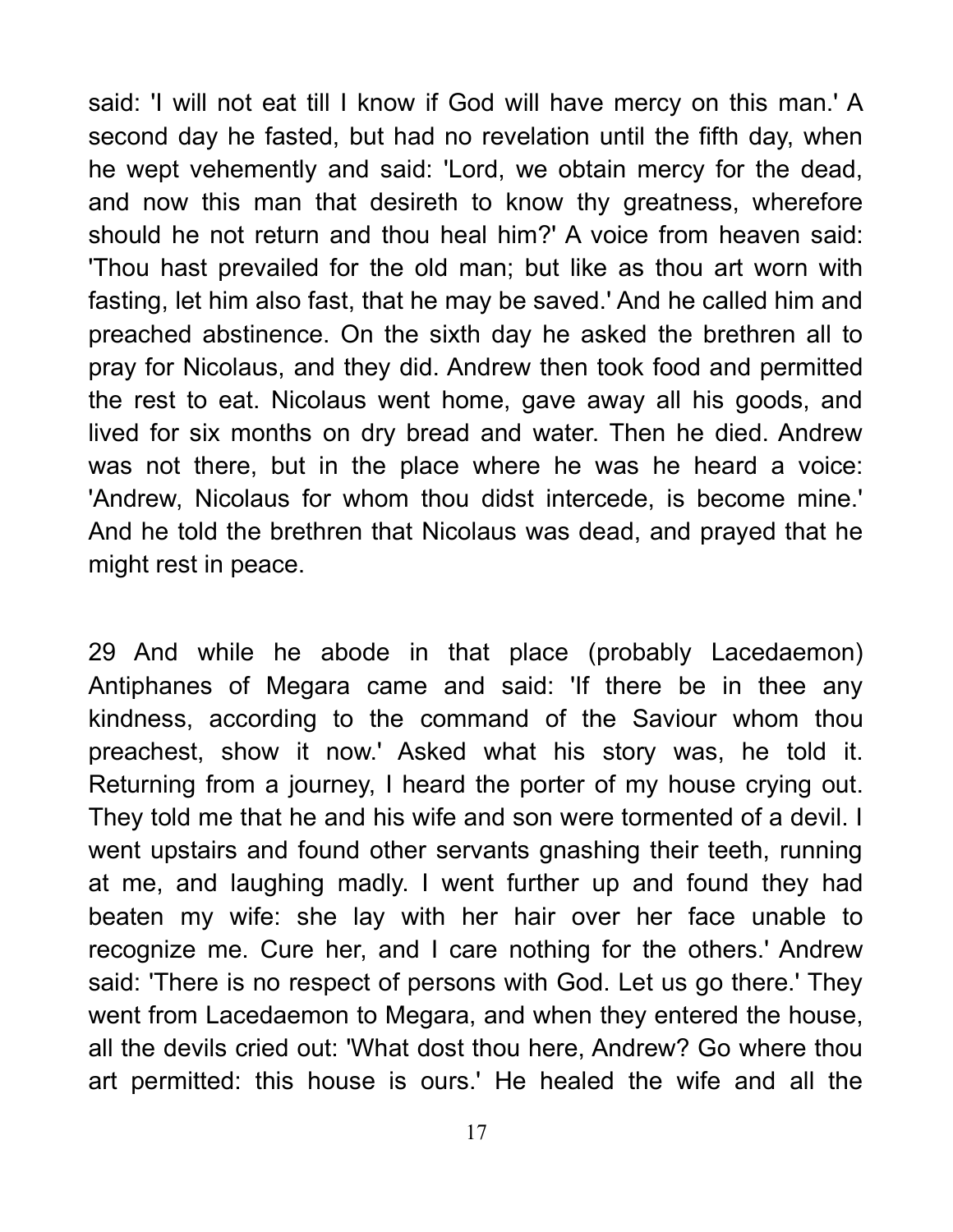possessed persons, and Antiphanes and his wife became firm adherents.

30 He returned to Patrae where Egeas was now proconsul, and one Iphidamia, who had been converted by a disciple, Sosias, came and embraced his feet and said: 'My lady Maximilla who is in a fever has sent for you. The proconsul is standing by her bed with his sword drawn, meaning to kill himself when she expires.' He went to her, and said to Egeas: 'Do thyself no harm, but put up thy sword into his place. There will be a time when thou wilt draw it on me.' Egeas did not understand, but made way. Andrew took Maximilla's hand, she broke into a sweat, and was well: he bade them give her food. The proconsul sent him 100 pieces of silver, but he would not look at them.

31 Going thence he saw a sick man lying in the dirt begging, and healed him.

32 Elsewhere he saw a blind man with wife and son, and said: 'This is indeed the devil's work: he has blinded them in soul and body.' He opened their eyes and they believed.

33 One who saw this said: 'I beg thee come to the harbour; there is a man, the son of a sailor, sick fifty years, cast out of the house, lying on the shore, incurable, full of ulcers and worms.' They went to him. The sick man said: 'Perhaps you are the disciple of that God who alone can save.' Andrew said: 'I am he who in the name of my God can restore thee to health,' and added: 'In the name of Jesus Christ, rise and follow me.' He left his filthy rags and followed, the pus and worms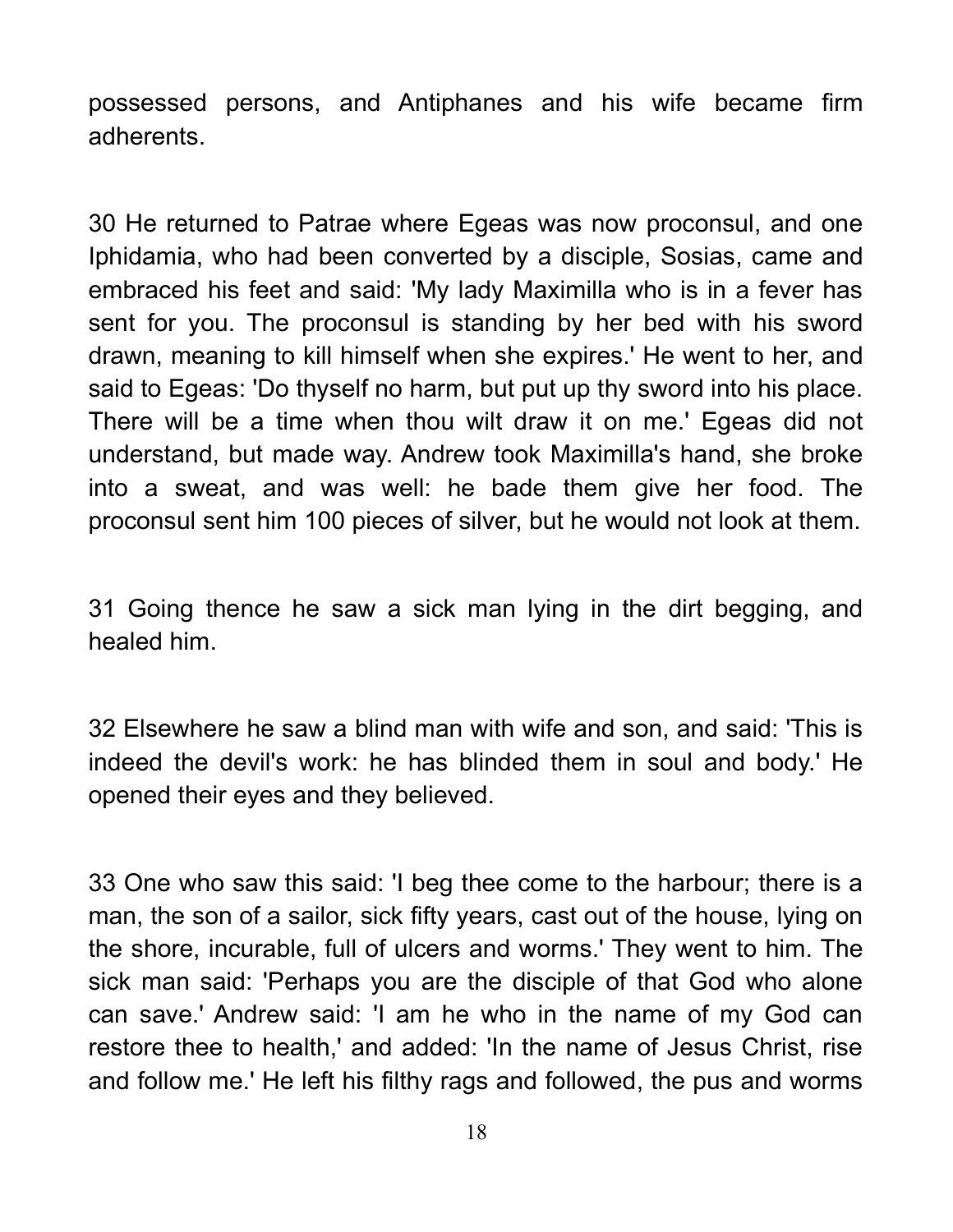flowing from him. They went into the sea, and the apostle washed him in the name of the Trinity and he was whole, and ran naked through the city proclaiming the true God.

34 At this time the proconsul's brother Stratocles arrived from Italy. One of his slaves, Alcman, whom he loved, was taken by a devil and lay foaming in the court. Stratocles hearing of it said: 'Would the sea had swallowed me before I saw this.' Maximilla and Iphidamia said: 'Be comforted: there is here a man of God, let us send for him.' When he came he took the boy's hand and raised him whole. Stratocles believed and clave to Andrew.

35 Maximilla went daily to the praetorium and sent for Andrew to teach there. Egeas was away in Macedonia, angry because Maximilla had left him since her conversion. As they were all assembled one day, he returned, to their great terror. Andrew prayed that he might not be suffered to enter the place till all had dispersed. And Egeas was at once seized with indisposition, and in the interval the apostle signed them all and sent them away, himself last. But Maximilla on the first opportunity came to Andrew and received the word of God and went home. [At about this point we must place the episodes quoted by Evodius of Uzala: see below.]

36 After this Andrew was taken and imprisoned by Egeans, and all came to the prison to be taught. After a few days he was scourged and crucified; he hung for three days, preaching, and expired, as is fully set forth in his Passion. Maximilla embalmed and buried his body.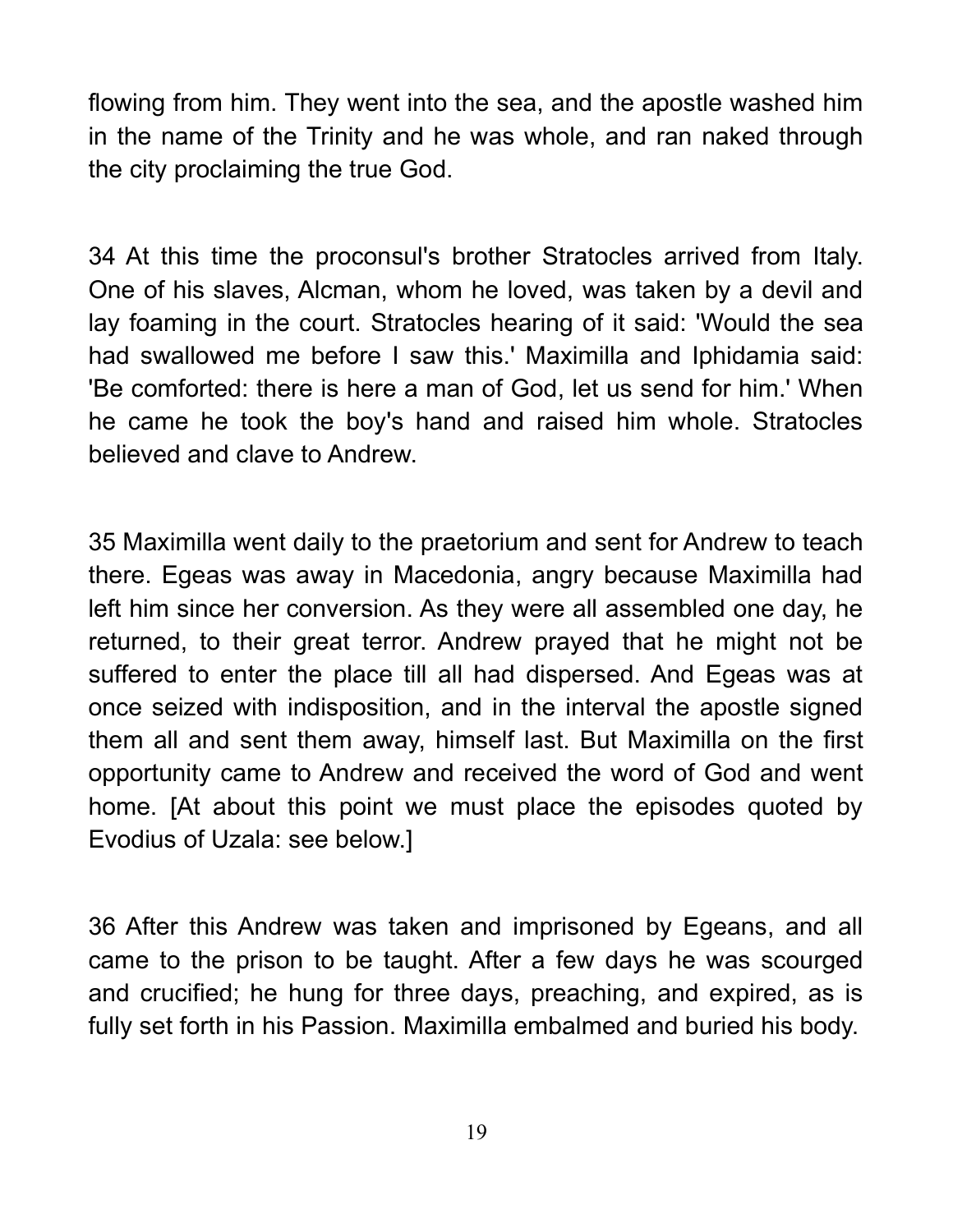37 From the tomb comes manna like flour, and oil: the amount shows the barrenness or fertility of the coming season -as I have told in my first book of Miracles. I have not set out his Passion at length, because I find it well done by some one else.

38 This much have I presumed to write, unworthy, unlettered, &c. The author's prayer for himself ends the book. May Andrew, on whose death-day he was born, intercede to save him.

(The Passion to which Gregory alludes is that which begins Conversante et docente'.)

Of the detached fragments and quotations which precede the Passion there are three:

(a) One is in the Epistle of Titus.

When, finally, Andrew also [John has been cited shortly before] had come to a wedding, he too, to manifest the glory of God, disjoined certain who were intended to marry each other, men and women, and instructed them to continue holy in the single state.

No doubt this refers to the story in Gregory, ch. 11. Gregory, it may be noted, has altered the story (or has used an altered text), for the marriage of cousins was not forbidden till Theodosius' time (so Flamion). He or his source has imagined the relationship between the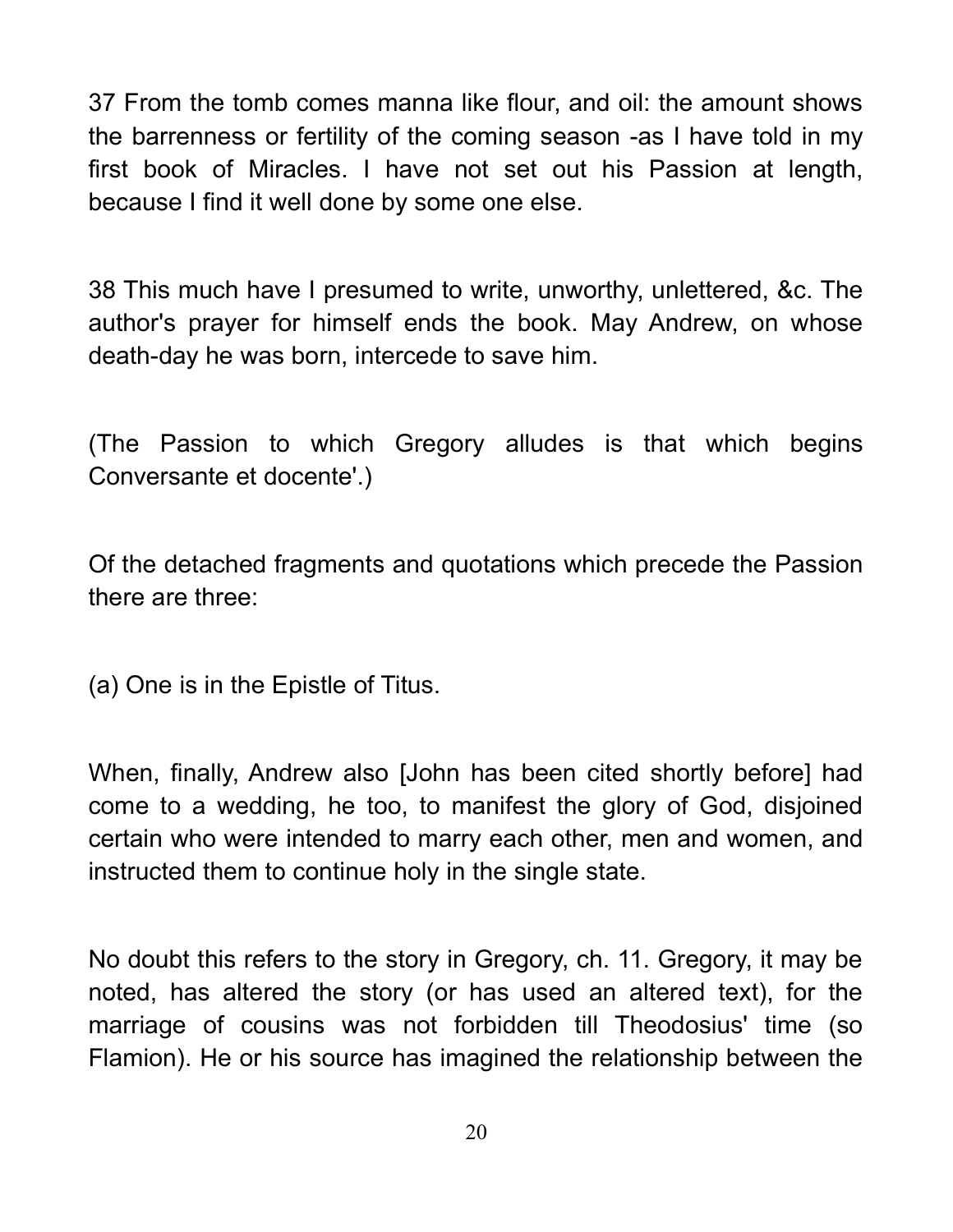couples; in the original Acts none need have existed: the mere fact of the marriage was enough.

(b) The next are in a tract by Evodius, bishop of Uzala, against the Manichees:

Observe, in the Acts of Leucius which he wrote under the name of the apostles, what manner of things you accept about Maximilla the wife of Egetes: who, refusing to pay her due to her husband (though the apostle has said: Let the husband pay the due to the wife and likewise the wife to the husband: 1 Cor. vii. 3), imposed her maid Euclia upon her husband, decking her out, as is there written, with wicked (lit. hostile) enticements and paintings, and substituted her as deputy for herself at night, so that he in ignorance used her as his wife.

There also is it written, that when this same Maximilla and Iphidamia were gone together to hear the apostle Andrew, a beautiful child, who, Leucius would have us understand, was either God or at least an angel, escorted them to the apostle Andrew and went to the praetorium of Egetes, and entering their chamber feigned a woman's voice, as of Maximilla, complaining of the sufferings of womankind, and of Iphidamia replying. When Egetes heard this dialogue, he went away. [These incidents must have intervened between cc. 35 and 36 of Gregory of Tours.]

(c) Evodius quotes another sentence, not certainly from the Acts of Andrew, but more in their manner than in that of John or Peter: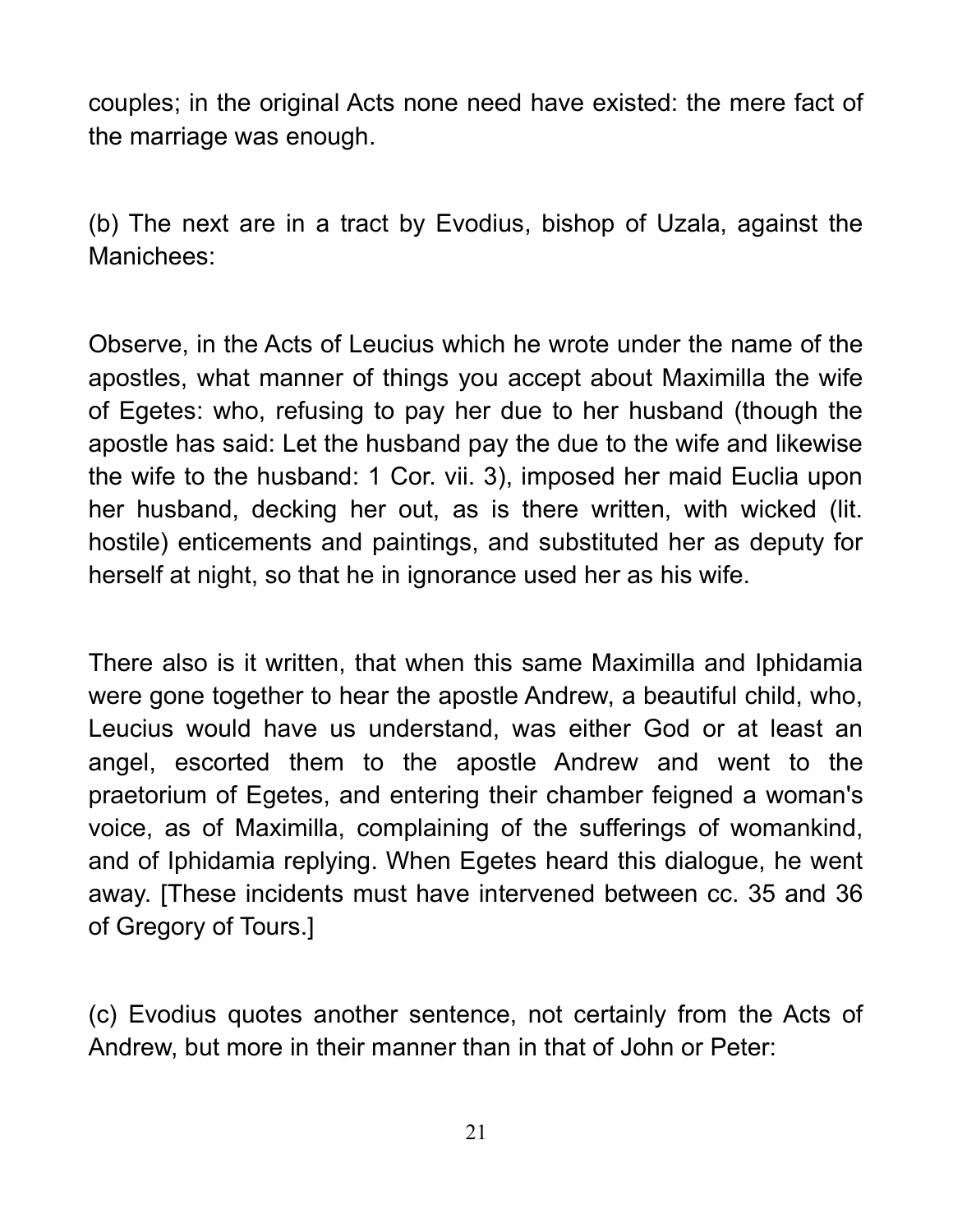In the Acts written by Leucius, which the Manichees receive, it is thus written:

For the deceitful figments and pretended shows and collection (force, compelling) of visible things do not even proceed from their own nature, but from that man who of his own will has become worse through seduction.

It is obscure enough, in original and version: but is the kind of thing that would appeal to those who thought of material things and phenomena as evil.

We do not wonder that such narratives as that which Evodius quotes have been expunged, either by Gregory or his source, from the text.

The next passage is a fragment of some pages in length found by M. Bonnet in a Vatican MS. (Gr. 808) of tenth to eleventh century. There is no doubt that it is a piece of the original Acts. It is highly tedious in parts. Andrew in prison discourses to the brethren.

1 . . . is there in you altogether slackness? are ye not yet convinced of yourselves that ye do not yet bear his goodness? let us be reverent, let us rejoice with ourselves in the bountiful (ungrudging) fellowship which cometh of him. Let us say unto ourselves: Blessed is our race! by whom hath it been loved? blessed is our state! of whom hath it obtained mercy? we are not cast on the ground, we that have been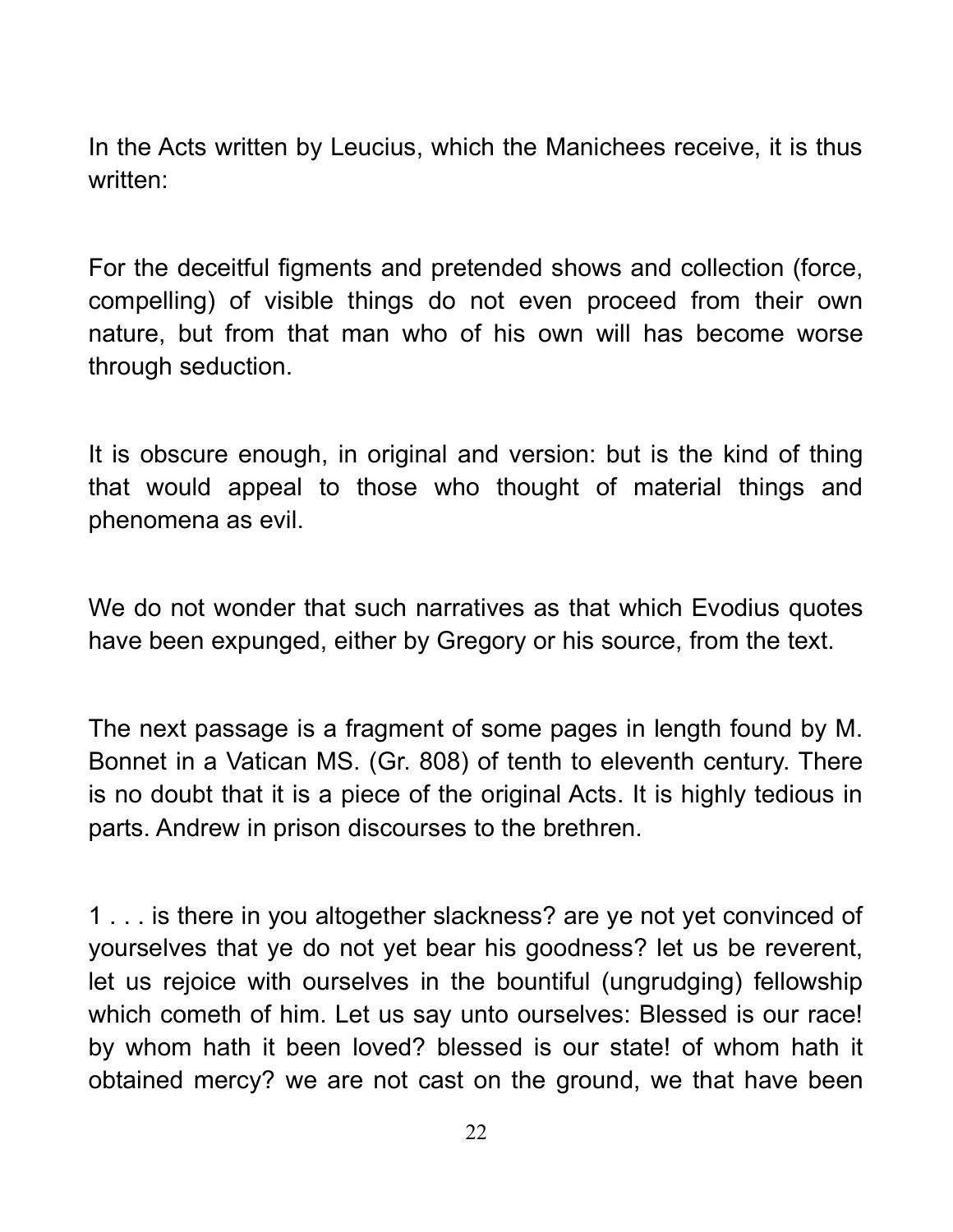recognized by so great highness: we are not the offspring of time, afterward to be dissolved by time; we are not a contrivance (product) of motion, made to be again destroyed by itself, nor things of earthly birth. ending again therein. We belong, then, to a greatness, unto which we aspire, of which we are the property, and peradventure to a greatness that hath mercy upon us. We belong to the better; therefore we flee from the worse: we belong to the beautiful, for whose sake we reject the foul; to the righteous, by whom we cast away the unrighteous, to the merciful, by whom we reject the unmerciful; to the Saviour, by whom we recognize the destroyer; to the light, by whom we have cast away the darkness; to the One, by whom we have turned away from the many; to the heavenly, by whom we have learned to know the earthly; to the abiding, by whom we have seen the transitory. If we desire to offer unto God that hath had mercy on us a worthy thanksgiving or confidence or hymn or boasting, what better cause (theme) have we than that we have been recognized by him?

2 And having discoursed thus to the brethren, he sent them away every one to his house, saying to them: Neither are ye ever forsaken of me, ye that are servants of Christ, because of the love that is in him: neither again shall I be forsaken of you because of his intercession (mediation). And every one departed unto his house: and there was among them rejoicing after this sort for many days, while Aegeates took not thought to prosecute the accusation against the Apostle. Every one of them then was confirmed at that time in hope toward the Lord, and they assembled without fear in the prison, with Maximilla, Iphidamia, and the rest, continually, being sheltered by the protection and grace of the Lord.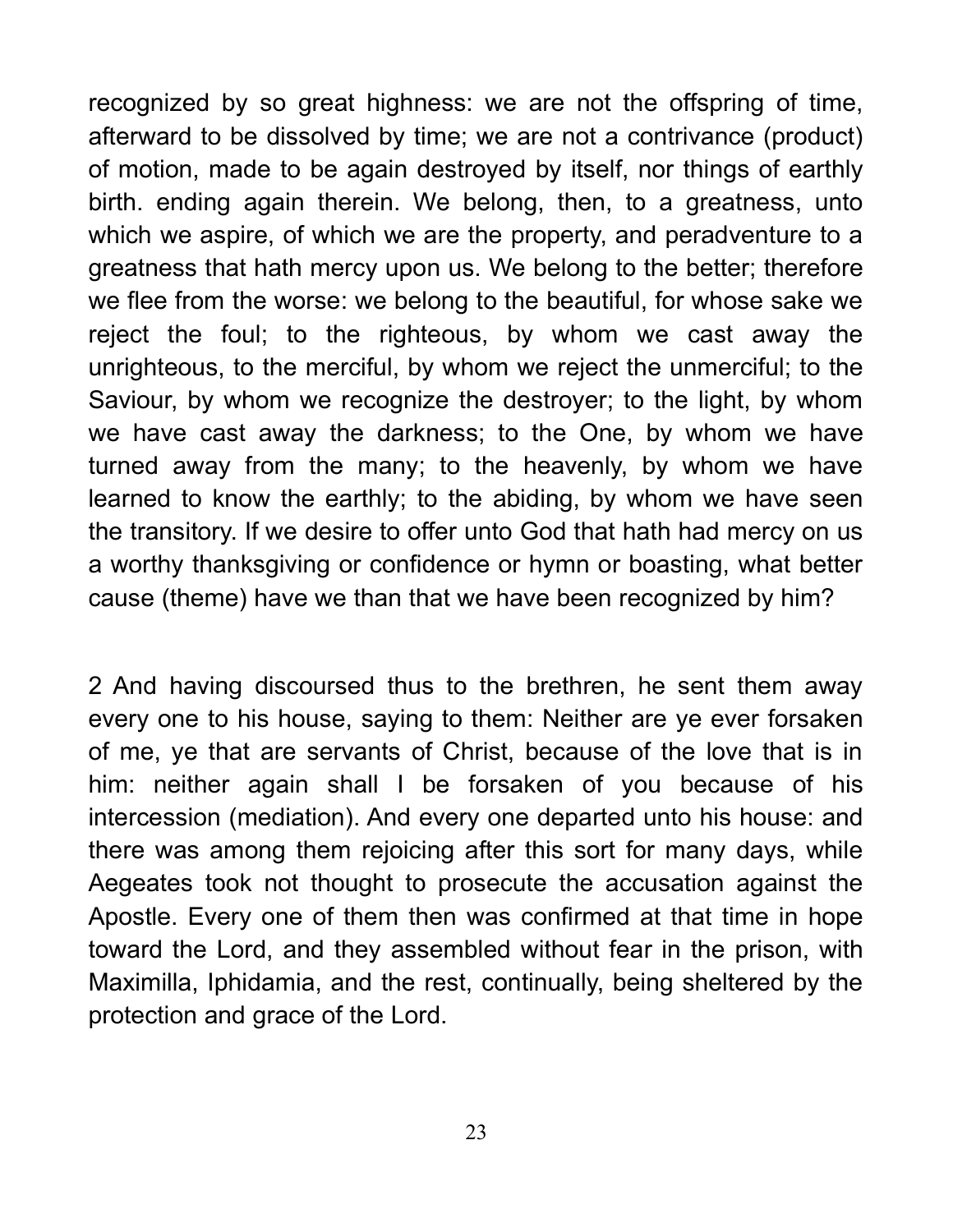3 But one day Aegeates, as he was hearing causes, remembered the matter concerning Andrew: and as one seized with madness, he left the cause which he had in hand, and rose up from the judgement seat and ran quickly to the praetorium, inflamed with love of Maximilla and desiring to persuade her with flatteries. And Maximilla was beforehand with him, coming from the prison and entering the house. And he went in and said to her:

4 Maximilla, thy parents counted me worthy of being thy consort, and gave me thine hand in marriage, not looking to wealth or descent or renown, but it may be to my good disposition of soul: and, that I may pass over much that I might utter in reproach of thee, both of that which I have enjoyed at thy parents' hands and thou from me during all our life, I am come, leaving the court, to learn of thee this one thing: answer me then reasonably, if thou wert as the wife of former days, living with me in the way we know, sleeping, conversing, bearing offspring with me, I would deal well with thee in all points; nay more, I would set free the stranger whom I hold in prison: but if thou wilt not to thee I would do nothing harsh, for indeed I cannot; but him, whom thou affectionest more than me, I will afflict yet more. Consider, then, Maximilla, to whether of the two thou inclinest, and answer me tomorrow; for I am wholly armed for this emergency.

5 And with these words he went out; but Maximilla again at the accustomed hour, with Iphidamia, went to Andrew: and putting his hands before her own eyes, and then putting them to her mouth, she began to declare to him the whole rmatter of the demand of Aegeates. And Andrew answered her: I know, Maximilla my child, that thou thyself art moved to resist the whole attraction (promise) of nuptial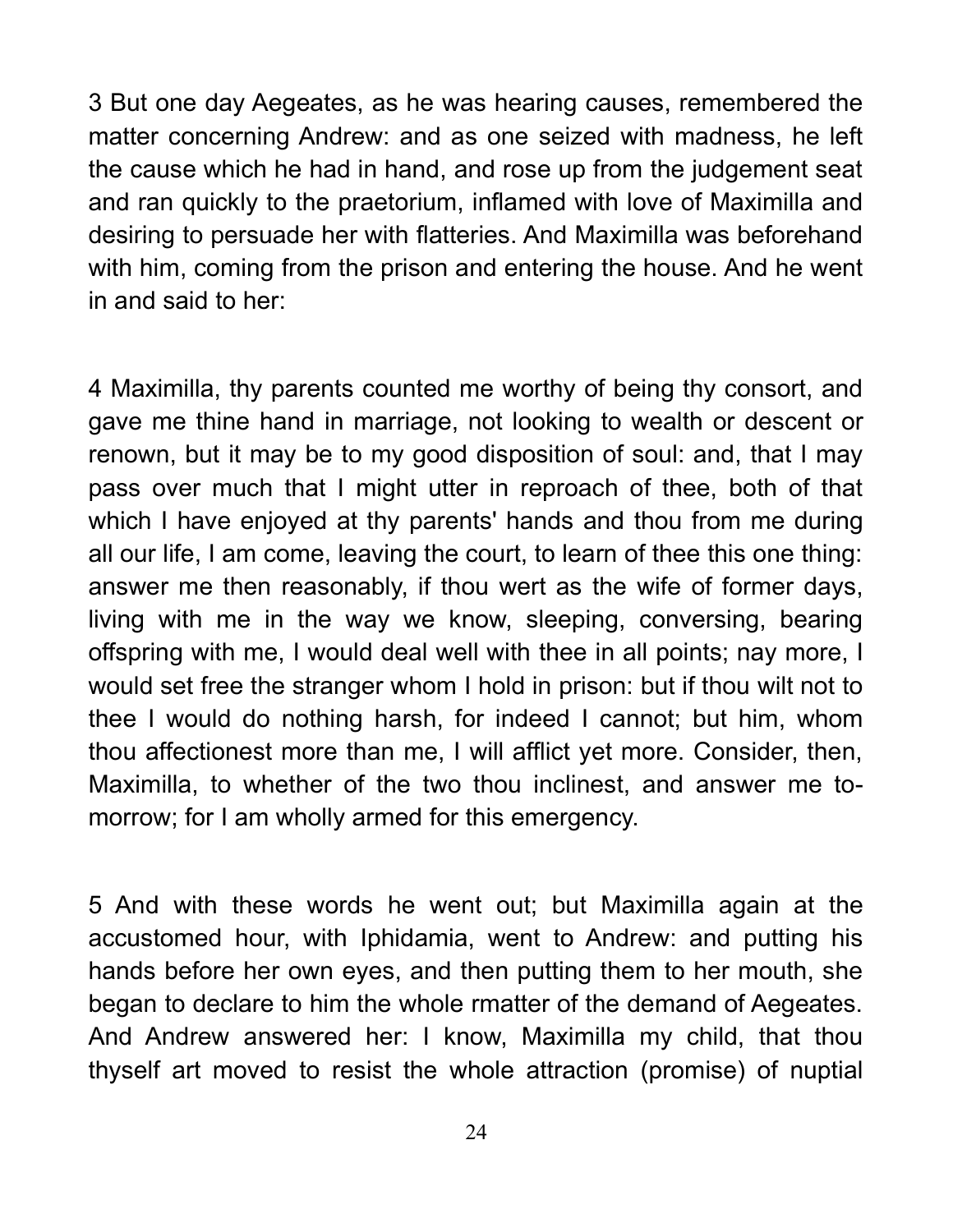union, desiring to be quit of a foul and polluted way of life: and this hath long been firmly held in thine (MS. mine) intention; but now thou wishest for the further testimony of mine opinion. I testify, O Maximilla: do it not; be not vanquished by the threat of Aegeates: be not overcome by his discourse: fear not his shameful counsels: fall not to his artful flatteries: consent not to surrender thyself to his impure spells, but endure all his torments looking unto us for a little space, and thou shalt see him whoily numbed and withering away from thee and from all that are akin to thee. But (For) that which I most needed to say to thee -for I rest not till I fulfil the business which is seen, and which cometh to pass in thy person- hath escaped me: and rightly in thee do I behold Eve repenting, and in myself Adam returning; for that which she suffered in ignorance, thou now (for whose soul I strive) settest right by returning: and that which the spirit suffered which was overthrown with her and slipped away from itself, is set right in me, with thee who seest thyself being brought back. For her defect thou hast remedied by not suffering like her; and his imperfection I have perfected by taking refuge with God, that which she disobeyed thou hast obeyed: that whereto he consented I flee from: and that which they both transgressed we have been aware of, for it is ordained that every one should correct (and raise up again) his own fall.

6 I, then, having said this as I have said it, would go on to speak as followeth: Well done, O nature that art being saved for thou hast been strong and hast not hidden thyself (from God like Adam)! Well done, O soul that criest out of what thou hast surfered, and returnest unto thyself ! Well done, O man that understandest what is thine and dost press on to what is thine! Well done, thou that hearest what is spoken, for I see thee to be greater than things that are thought or spoken! I recognize thee as more powerful than the things which seemed to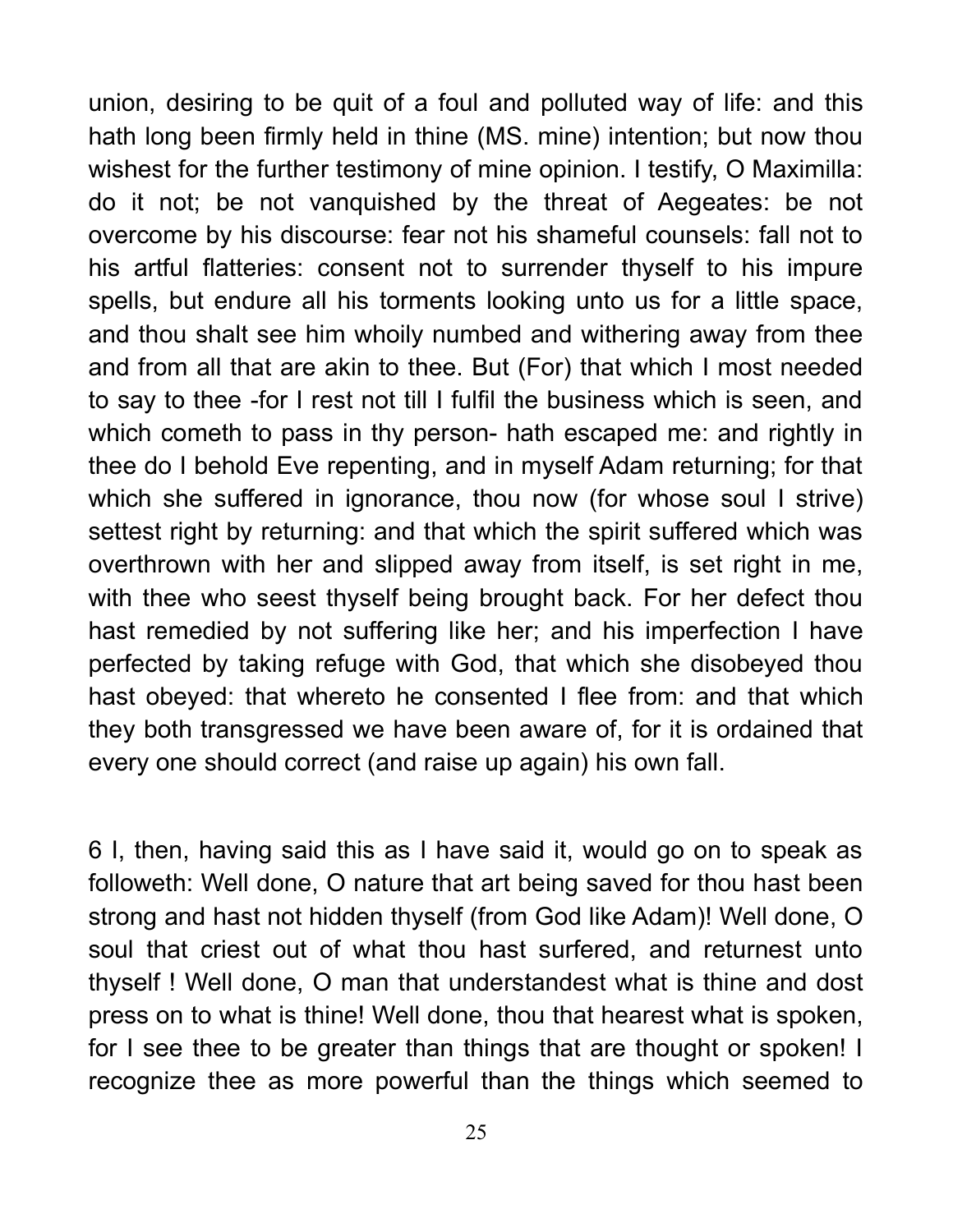overpower thee; as more beautiful than those which cast thee down into foulness, which brought thee down into captivity. Perceiving then, O man, all this in thyself, that thou art immaterial, holy light, akin to him that is unborn, that thou art intellectual, heavenly, translucent, pure, above the flesh, above the world, above rulers, above principalities, over whom thou art in truth, then comprehend thyself in thy condition and receive full knowledge and understand wherein thou excellest: and beholding thine own face in thine essence, break asunder all bonds -I say not only those that are of thy birth, but those that are above birth, whereof we have set forth to thee the names which are excecding great -desire earnestly to see him that is revealed unto thee, him who doth not come into being, whom perchance thou alone shalt recognize with confidence.

7 These things have I spoken of thee, Maximilla, for in their meaning the things I have spoken reach unto thee. Like as Adam died in Eve because he consented unto her confession, so do I now live in thee that keepest the Lord's commandment and stablishest thyself in the rank (dignity) of thy being. But the threats of Aegeates do thou trample down, Maximilla, knowing that we have God that hath mercy on us. And let not his noise move thee, but continue chaste- and let him punish me not only with such torments as bonds, but let him cast me to the beasts or burn me with fire, and throw me from a precipice. And what need I say? there is but this one body; let him abuse that as he will, for it is akin to himself.

8 And yet again unto thee is my speech, Maximilla: I say unto thee, give not thyself over unto Aegeates: withstand his ambushes- for indeed, Maximilla, I have seen my Lord saying unto me: Andrew,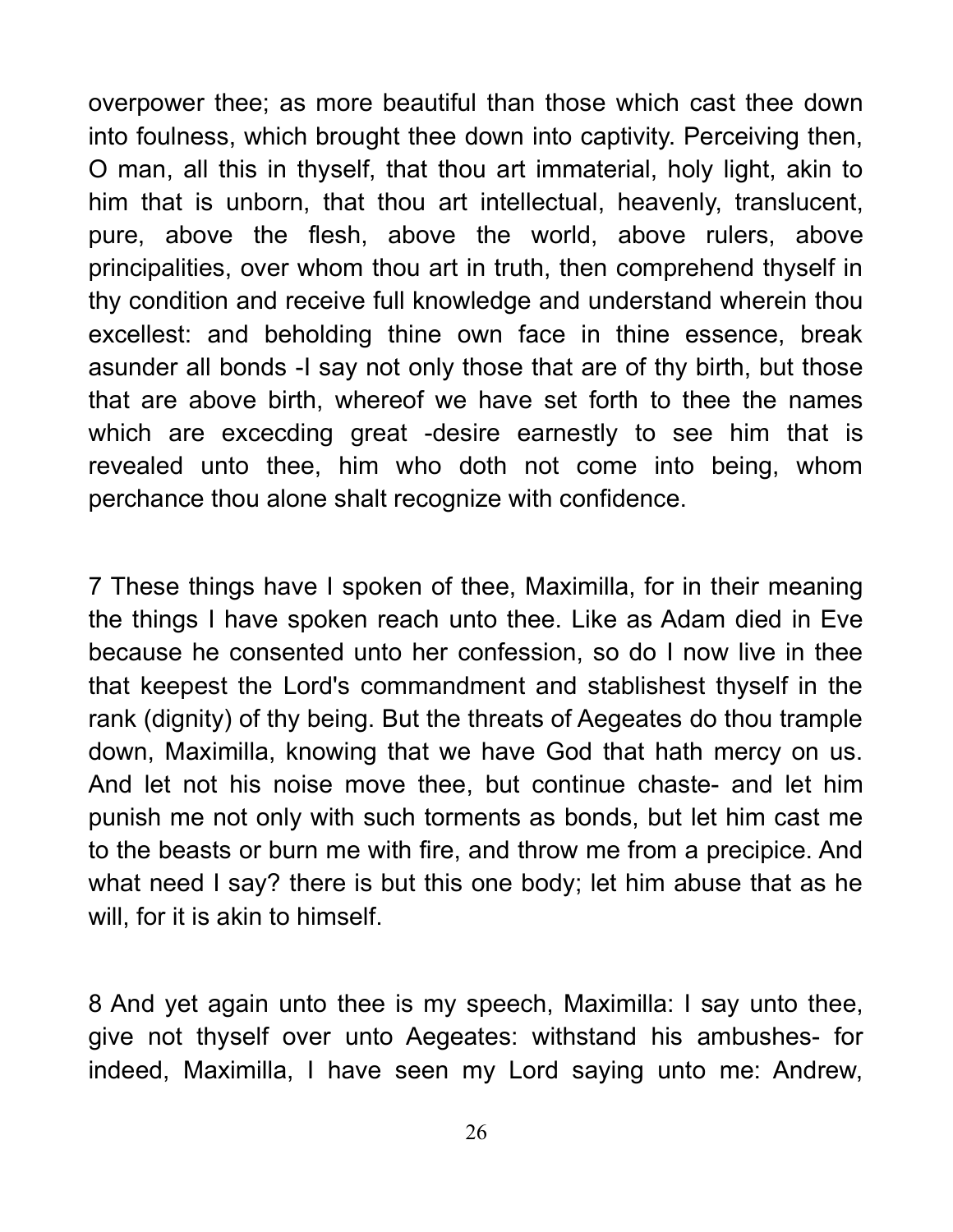Aegeates' father the devil will loose thee from this prison. Thine, therefore, let it be henceforth to keep thyself chaste and pure, holy, unspotted, sincere, free from adultery, not reconciled to the discourses of our enemy, unbent, unbroken, tearless, unwounded, not stormtossed, undivided, not stumbling without fellow-feeling for the works of Cain. For if thou give not up thyself, Maximilla, to what is contrary to these, I also shall rest, though I be thus forced to leave this life for thy sake that is, for mine own. But if I were thrust out hence, even I, who, it may be, might avail through thee to profit others that are akin to me, and if thou wert persuaded by the discourse of Aegeates and the flatteries of his father the serpent, so that thou didst turn unto thy former works, know thou that on thine account I should be tormented until thou thyself sawest that I had contemned life for the sake of a soul which was not worthy.

9 I entreat, therefore, the wise man that is in thee that thy mind continue clear seeing. I entreat thy mind that is not seen, that it be preserved whole: I beseech thee, love thy Jesus, and yield not unto the worse. Assist me, thou whom I entreat as a man, that I may become perfect: help me also, that thou mayest recognize thine own true nature: feel with me in my suffering, that thou mayest take knowledge of what I suffer, and escape suffering see that which I see, and thou shalt be blind to what thou seest: see that which thou shouldst, and thou shalt not see that thou shouldst not: hearken to what I say, and cast away that which thou hast heard.

10 These things have I spoken unto thee and unto every one that heareth, if he will hear. But thou, O Stratocles, said he, looking toward him, Why art thou so oppressed, with many tears and groanings to be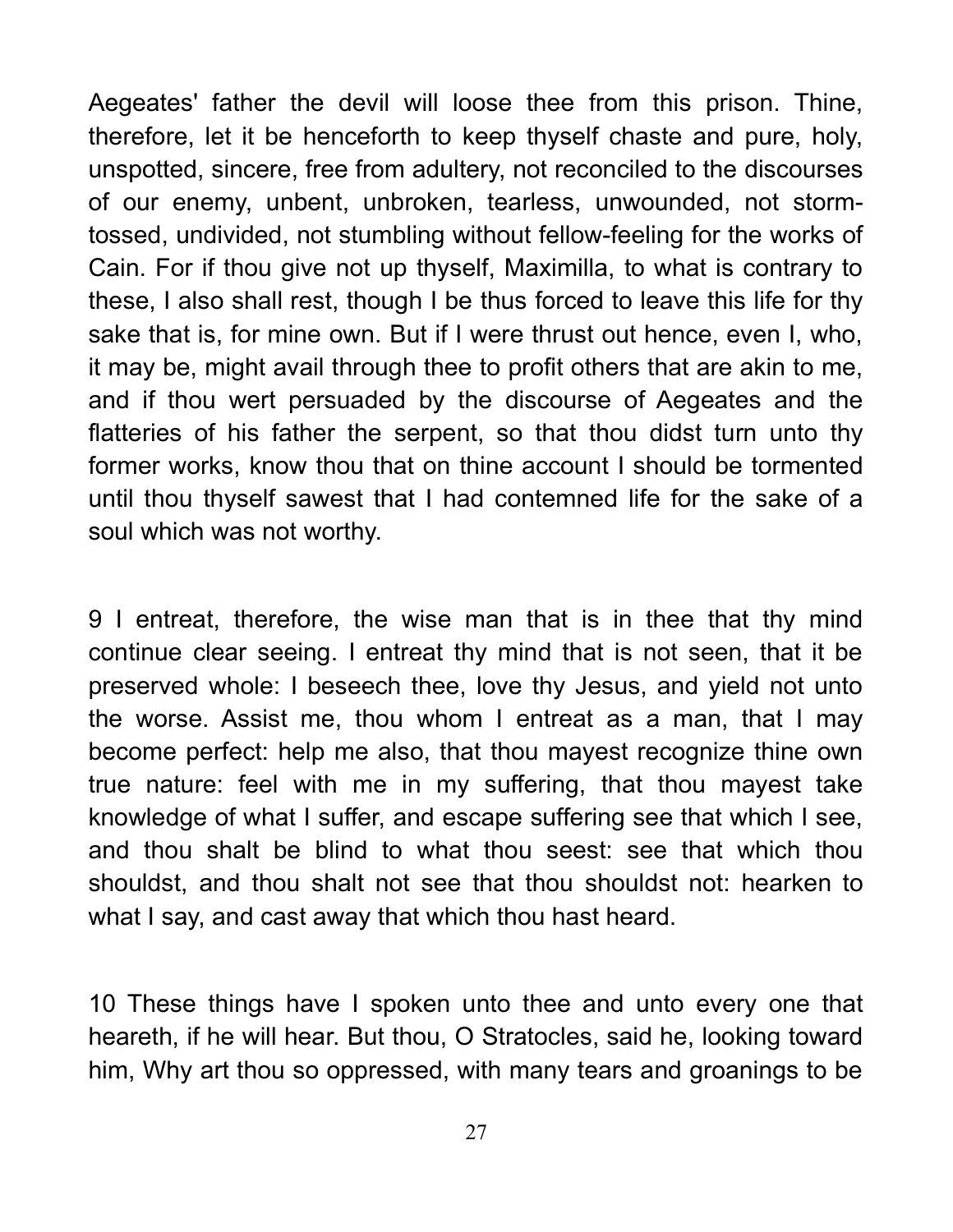heard afar off? what is the lowness of spirit that is on thee? why thy much pain and thy great anguish? dost thou take note of what is said, and wherefore I pray thee to be disposed in mind as my child? (or, my child, to be composed in mind): dost thou perceive unto whom my words are spoken? hath each of them taken hold on thine understanding? have they whetted (MS. touched) thine intellectual part? have I thee as one that hath hearkened to me? do I find myself in thee? is there in thee one that speaketh whom I see to be mine own? doth he love him that speaketh in me and desire to have fellowship with him? doth he wish to be made one with him? doth lie hasten to become his friend? doth he yearn to be joined with him? doth he find in him any rest? hath he where to lay his head? doth nought oppose him there? nought that is wroth with him, resisteth him, hateth him, fleeth from him, is savage, avoideth, turneth away, starteth off, is burdened, maketh war, talketh with others, is flattered by others, agreeth with others? Doth nothing else disturb him? Is there one within that is strange to me? an adversary, a breaker of peace, an enemy, a cheat, a sorcerer, a crooked dealer, unsound, guileful, a hater of men, a hater of the word, one like a tyrant, boastful, puffed up, mad, akin to the serpent, a weapon of the devil, a friend of the fire, belonging to darkness? Is there in thee any one, Stratocles, that cannot endure my saying these things? Who is it? Answer: do I talk in vain? have I spoken in vain? Nay, saith the man in thee, Stratocles, who now again weepeth.

11 And Andrew took the band of Stratocles and said: I have him whom I loved; I shall rest on him whom I look for; for thy yet groaning, and weeping without restraint, is a sign unto me that I have already found rest, that I have not spoken to thee these words which are akin to me, in vain.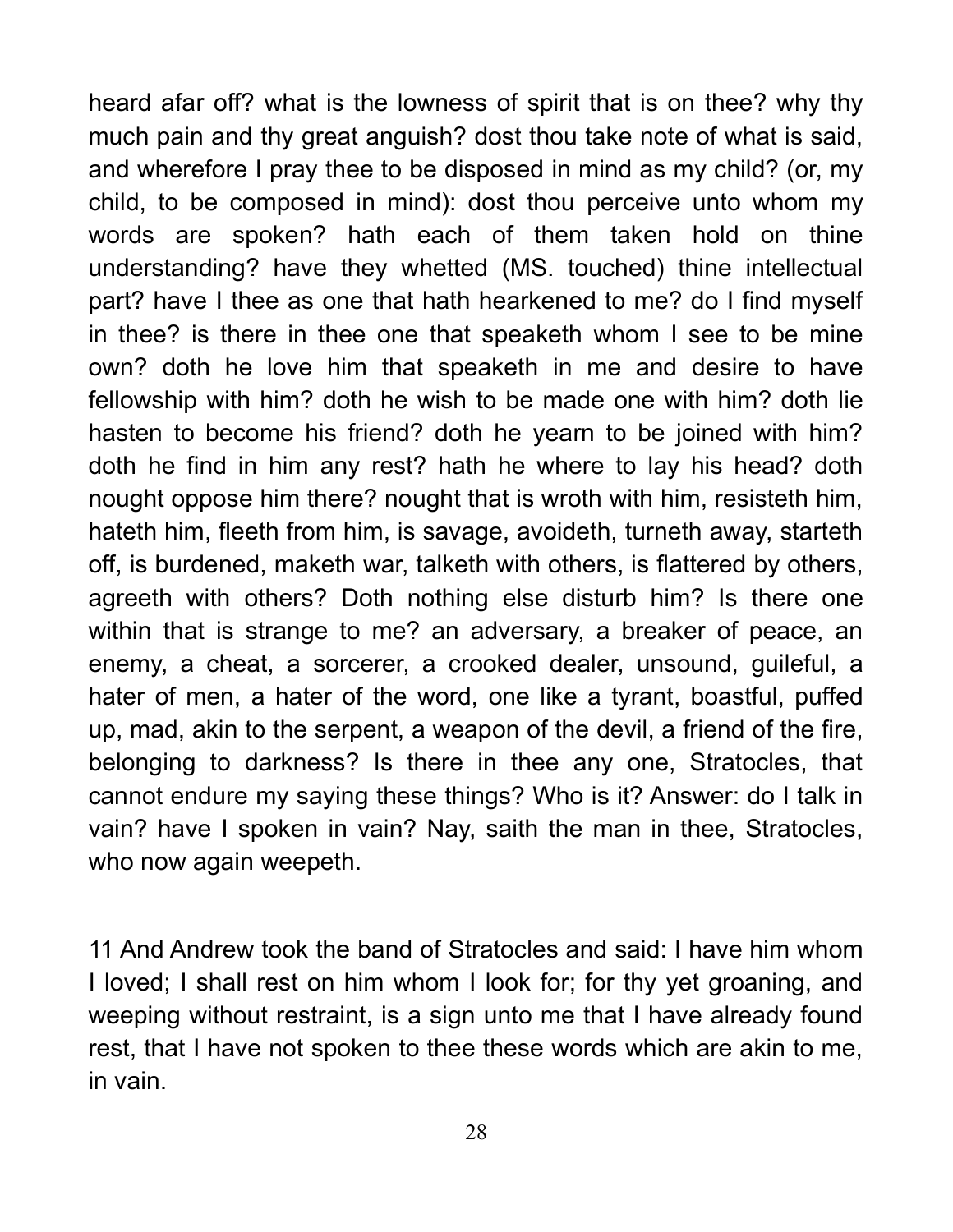12 And Stratocles answered him: Think not, most blessed Andrew, that there is aught else that afflicteth me but thee; for the words that come forth of thee are like arrows of fire shot against me, and every one of them reacheth me and verily burneth me up. That part of my soul which inclineth to what I hear is tormented, divining the affliction that is to follow, for thou thyself departest, and, I know, nobly: but hereafter when I seek thy care and affection, where shall I find it, or in whom? I have received the seeds of the words of salvation, and thou wast the sower: but that they should sprout up and grow needs none other but thee, most blessed Andrew. And what else have I say to thee but this? I need much mercy and help from thee, to become worthy of the seed I have from thee, which will not otherwise increase perpetually or grow up into the light except thou willest it, and prayest for them and for the whole of me.

13 And Andrew answered him: This, my child, was what I beheld in thee myself. And I glorify my Lord that my thought of thee walked not on the void, but knew what it said. But that ye may know the truth, tomorrow doth Aegeates deliver me up to be crucified: for Maximilla the servant of the Lord will enrage the enemy that is in him, unto whom he belongeth, by not consenting to that which is hateful to her; and by turning against me he will think to console himself.

14 Now while the apostle spake these things, Maximilla was not there, for she having heard throughout the words wherewith he answered her, and being in part composed by them, and of such a mind as the words pointed out, set forth not inadvisedly nor without purpose and went to the praetorium. And she bade farewell to all the life of the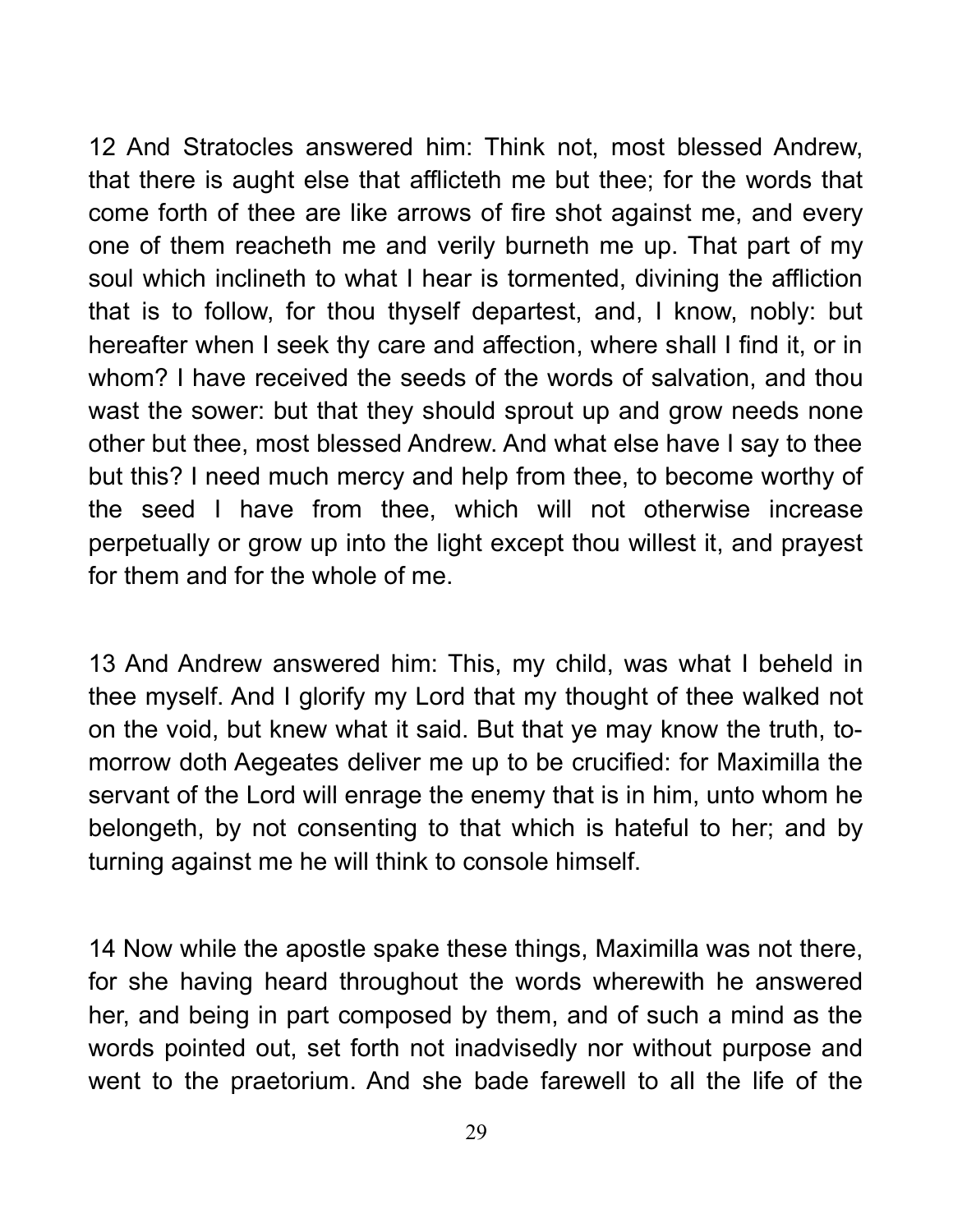flesh, and when Aegeates brought to her the same demand which he had told her to consider, whether she would lie with him, she rejected it- and thenceforth he bent himself to putting Andrew to death, and thought to what death he should expose him. And when of all deaths crucifixion alone prevailed with him, he went away with his like and dined; and Maximilla, the Lord going before her in the likeness of Andrew, with Iphidamia came back to the prison- and there being therein a great gathering of the brethren, she found Andrew discoursing thus:

15 I, brethren, was sent forth by the Lord as an apostle unto these regions whereof my Lord thought me worthy, not to teach any man, but to remind every man that is akin to such words that they live in evils which are temporal, delighting in their injurious delusions: wherefrom I have always exhorted you also to depart, and encouraged you to press toward things that endure, and to take flight from all that is transitory (flowing)- for ye see that none of you standeth, but that all things, even to the customs of men, are easily changeable. And this befalleth because the soul is untrained and erreth toward nature and holdeth pledges toft its error. I therefore account them blessed who have become obedient unto the word preached, and thereby see the mysteries of their own nature; for whose sake all things have been builded up.

16 I enjoin you therefore, beloved children, build yourselves firmly upon the foundation that hath been laid for you, which is unshaken, and against which no evil- willer can conspire. Be then, rooted upon this foundation: be established, remembering what ye have seen (or heard) and all that hath come to pass while I walked with you all. Ye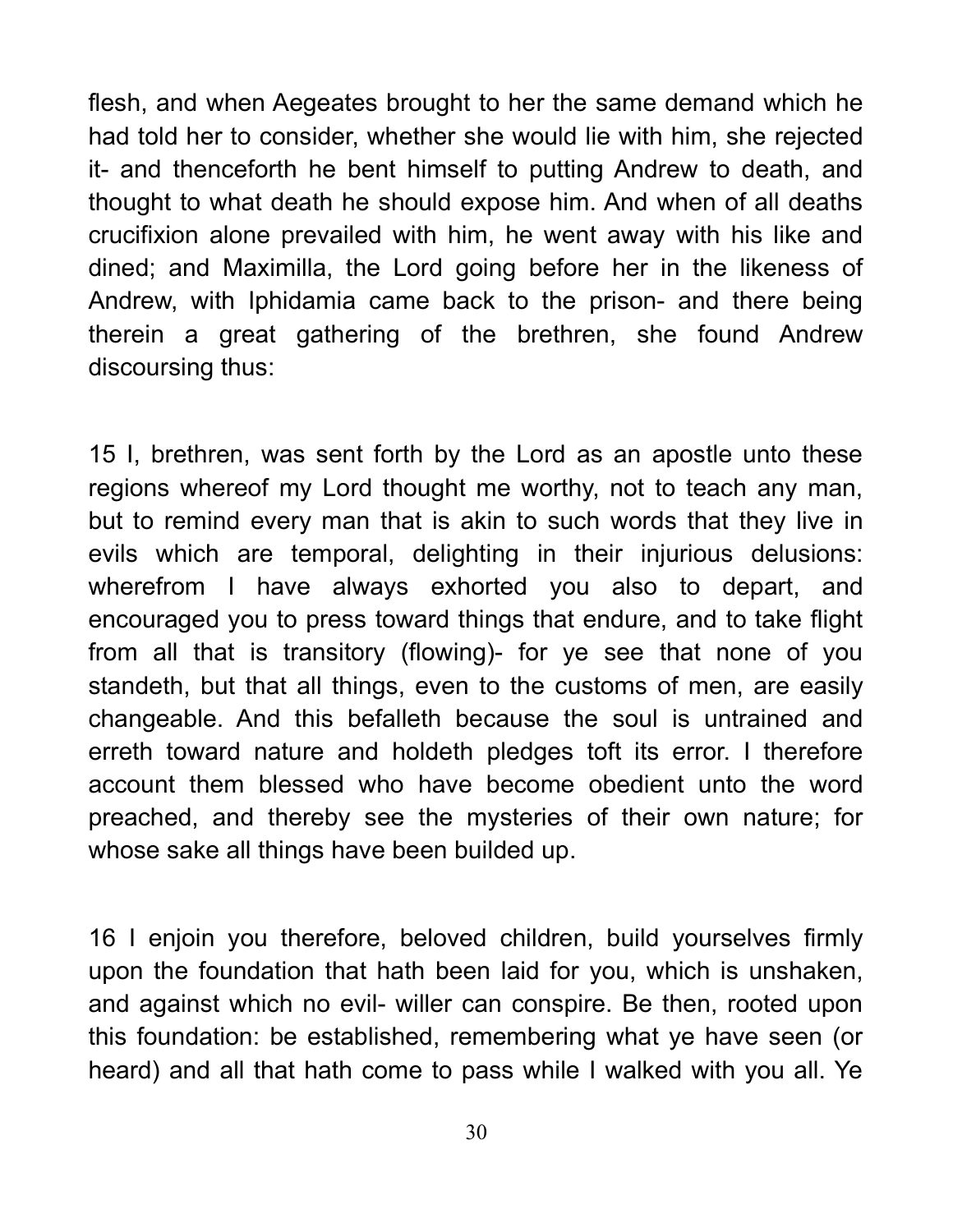have seen works wrought through me which ye have no power to disbelieve, and such signs come to pass as perchance even dumb nature will proclaim aloud; I have delivered you words which I pray may so be received by you as the words themselves would have it. Be established then, beloved upon all that ye have seen, and heard, and partaken of. And God on whom ye have believed shall have mercy on you and present you lmto himself, giving you rest unto all ages.

17 Now as for that which is to befall me, let it not really trouble you as some strange spectacle, that the servant of God unto whom God himself hath granted much in deeds and words, should by an evil man be driven out of this temporal life: for not only unto me will this come to pass, but unto all them that have loved and believed on him and confess him. The devil that is wholly shameless will arm his own children against them, that they may consent unto him; and he will not have his desire. And wherefore he essayeth this I will tell you. From the beginning of all things, and if I may so say, since he that hath no beginning came down to be under his rule, the enemy that is a foe to peace driveth away from (God) such a one as doth not belong indeed to him, but is some one of the weaker sort and not fully enlightened (?), nor yet able to recognize himself. And because he knoweth him not, therefore must he be fought against by him (the devil). For he, thinking that he possesseth him and is his master for ever, opposeth him so much, that he maketh their enmity to be a kind of friendship: for suggesting to him his own thoughts, he often portrayeth them as pleasurable and specious (MS. deceitful), by which he thinketh to prevail over him. He was not, then, openly shown to be an enemy, for he feigned a friendship that was worthy of him.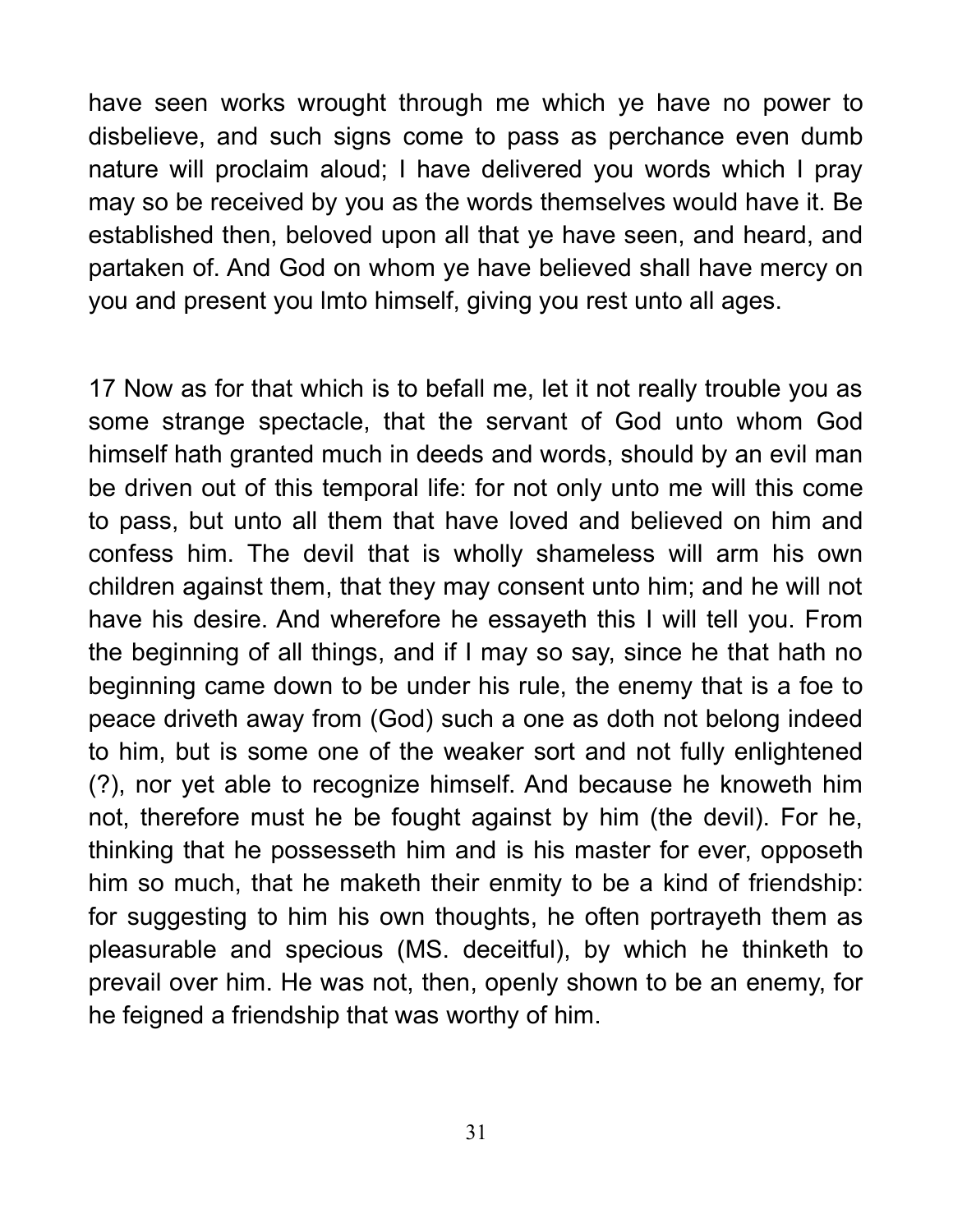18 And this his work he carried on so long that he (man) forgat to recognize it, but he (the devil) knew it himself: that is, he, because of his gifts . But when the mystery of grace was lighted up, and the counsel of rest manifested, and the light of the word shown, and the race of them that were saved was proved, warring against many pleasures, the enemy himself despised, and himself, through the goodness of him that had mercy on us, derided because of his own gifts, by which he had thought to triumph over man- he began to plot against us with hatred and enmity and assaults; and this hath he dctcrmined, not to cease from us till he thinketh to separate us (from God).

For before, our enemy was without care, and offered us a feigned friendship which was worthy of him, and was able not to fear that we, deceived by him, should depart from him. But when the light of dispensation was kindled, it made , I say not stronger, . For it exposed that part of his nature which was hidden and which thought to escape notice, and made it confess what it is.

Knowing therefore, brethren, that which shall be, let us be vigilant, not discontented, not making a proud figure, not carrying upon our souls marks of him which are not our own: but wholly lifted upward by the whole word, let us all gladly await the end, and take our flight away from him, that he may be henceforth shown as he is, who our nature unto (or against) our . . .

## THE MARTYRDOM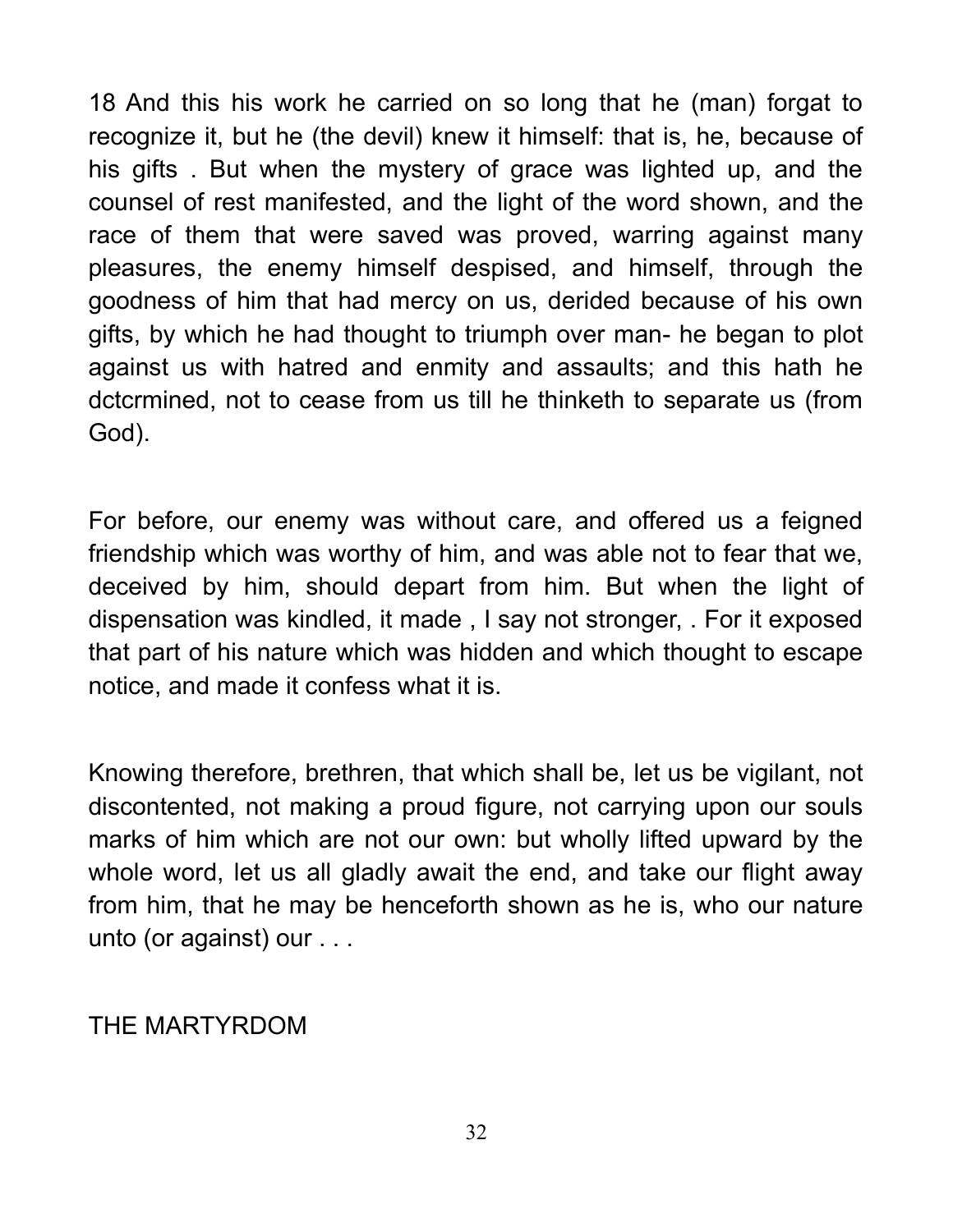The original text of this, as Flamion shows, has to be picked out of several Greek and Latin authorities.

Bonnet prints the Martyrdom in several forms (Act. Apost. Apocr. ii. 1): on pp. 1-37 we have the Passion in three texts.

The uppermost is the Latin letter of the presbyters and deacons of Achaia. This, as Bonnet has proved, is the original of the two Greek versions printed below it. The first editors of this Letter thought it might be a genuine document. But it is really an artificial thing. The greater part of it consists of a dialogue between Andrew and Aegeates: the narrative of the actual Passion is rather brief.

Of the two Greek versions, the first, which begins "ha tois ophthalmois"(greek) is a faithful version of the Latin.

The other, which begins "haper tois ophthalmois"(greek) has a number of insertions taken from the original Acts, ultimately, perhaps through the medium of a 'Passion', circulated separately, such as we have had in the cases of John, Paul, and Peter. This text is called by Flamion the Epitre grecque. Ep. gr.

On pp. 38-45 follows the fragment of discourses which has just been translated. Very likely this is a relic of a separate Passion cut off from the end of the original Acts.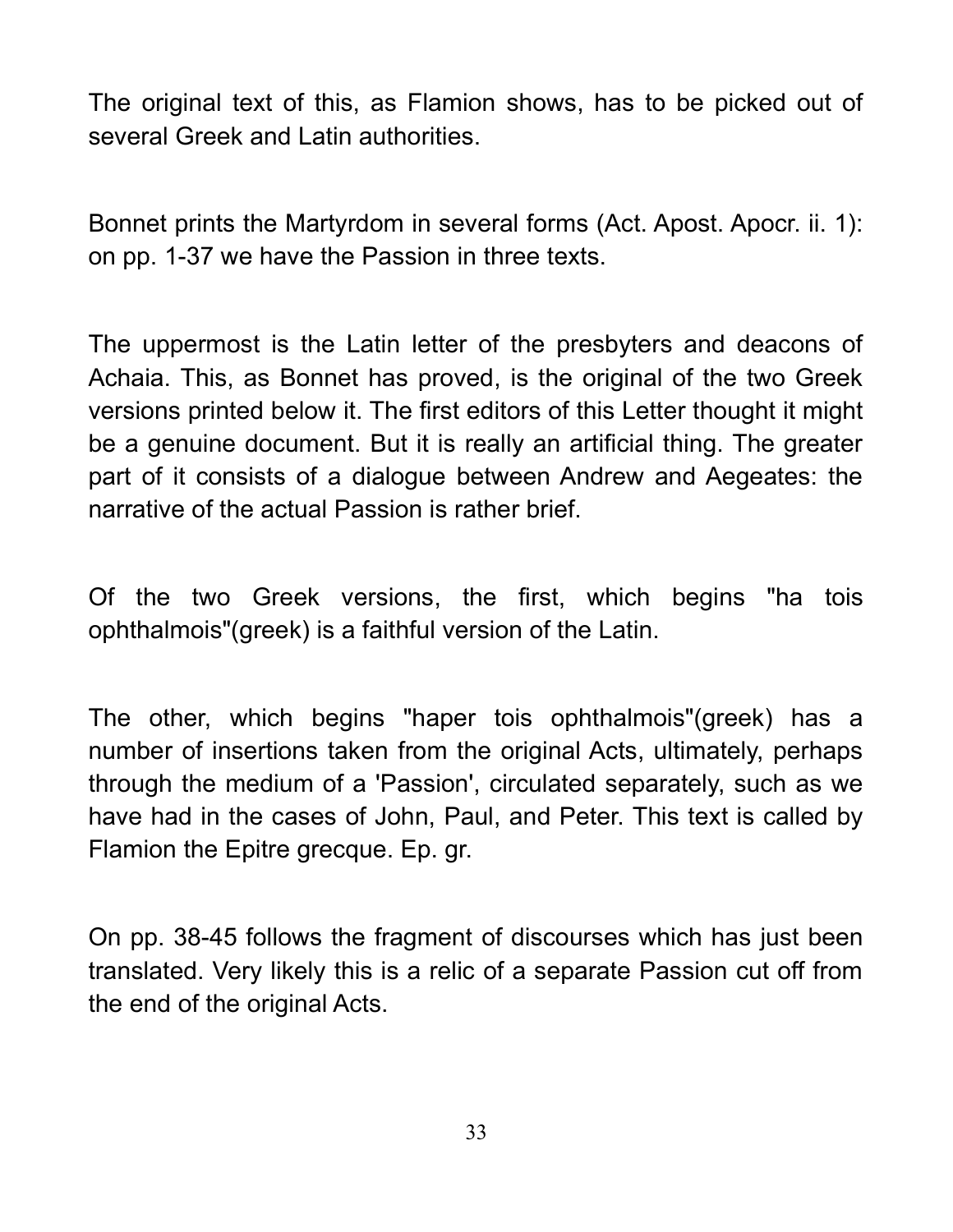On pp. 46-57 is the 'Martyrium prius'. This tells (after speaking of the dispersion of the apostles) of the cure and conversion of Lesbius, destruction of temples, dismissal of Lesbius by Caesar, vision of Andrew that Aegeates is to put him to death, arrest of Andrew, and martyrdom. It contains many speeches. This is Mart. 1.

On pp. 58-64 is the 'Martyrium alterum' in two texts, which begins at once with the arrest of the apostle by Aegeates- after he has spent the night in discoursing to the brethren.

Mart. II, A, B are the two texts of this. Besides these Bonnet has published in the Analecta Bollandiana and separately (as Supplementum Codicis Apocryphi, ii, 1895) thc following documents:

1 Acts of Andrew with Encomium: called for short Laudatio, which recounts the journeys at considerable length, and some of thc miracles which we have seen in Gregory, and then the Passion (cc. 44-9) and the Translation to Constantinople.

2. A Greek Martyrdom, of which cc. 1-8 recount the journeys, and from 9 onwards the Passion, with a good deal of matter from the original Acts. This is called Narratio.

3. A Latin Passion- that known to Gregory, which begins Conversante et docente: it forms the end of Book III of Abdias' Historia Apostolica, and is there tacked on to Gregory's book of Miracles.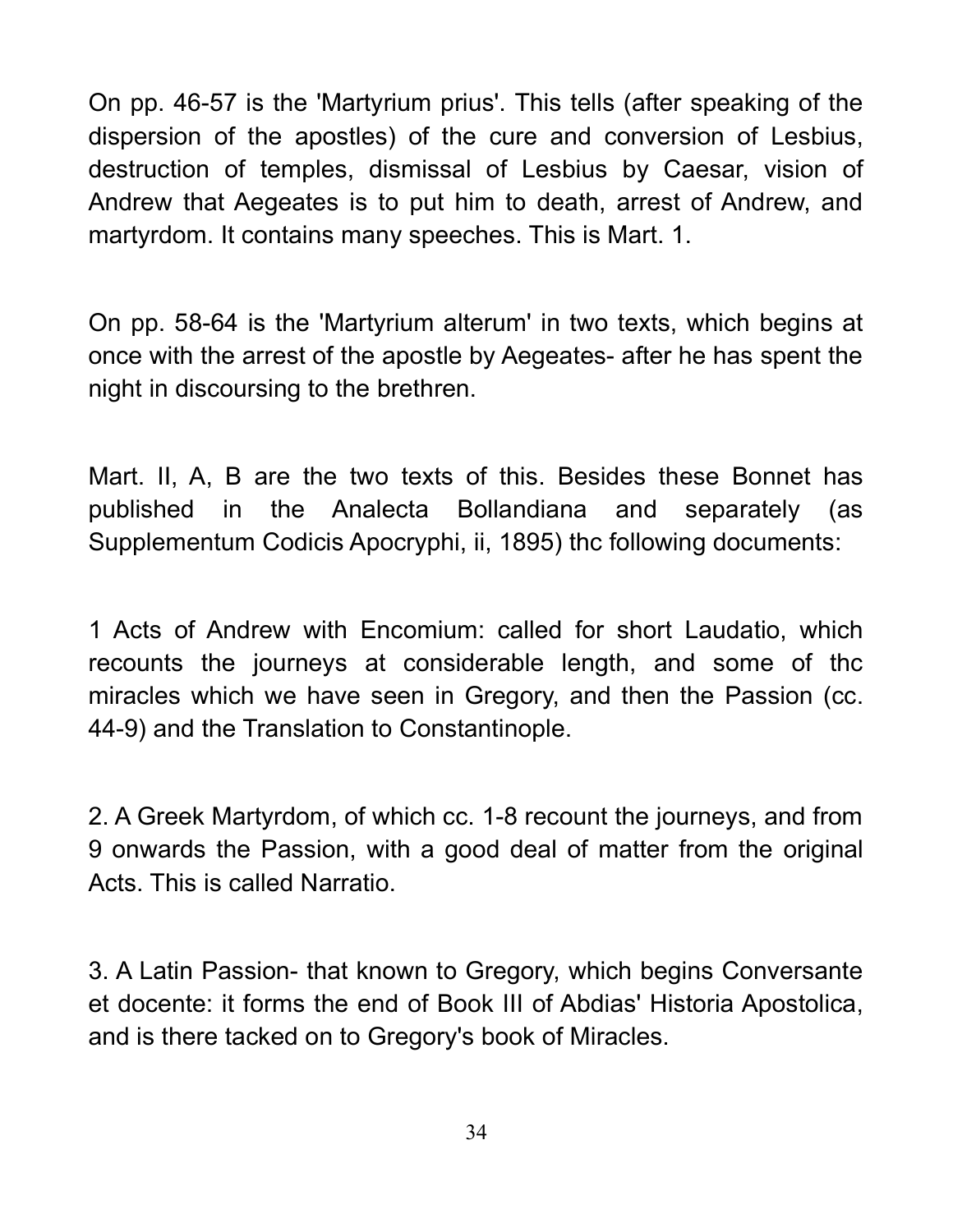Using all these sources, Flamion has with great pains indicated which portions he assigns to the original Acts, and I shall follow him here. The resultant text is a kind of mosaic, of which the sources shall be indicated in the margin.

And after he had thus discoursed throughout the night to the brethren, and praved with them and committed them unto the Lord, early in the morning Aegeates the proconsul sent for the apostle Andrew out of the prison and said to him: The end of thy judgement is at hand, thou stranger, enemy of this present life and foe of all mine house. Wherefore hast thou thought good to intrude into places that are not thine, and to corrupt my wife who was of old obedient unto me? why hast thou done this against me and against all Achaia ? Therefore shalt thou receive from me a gift in recompense of that thou hast wrought against me.

And he commanded him to be scourged by seven men and afterward to be crucified: and charged the executioners that his legs should be left unpierccd, and so he should be hanged up: thinking by this means to torment him the more.

Now the report was noised throughout all Patrae that the stranger, the righteous man, the servant of Christ whom Aegeates held prisoner, was being crucified, having done nothing amiss: and they ran together with one accord unto the sight, being wroth with the proconsul because of his impious judgement.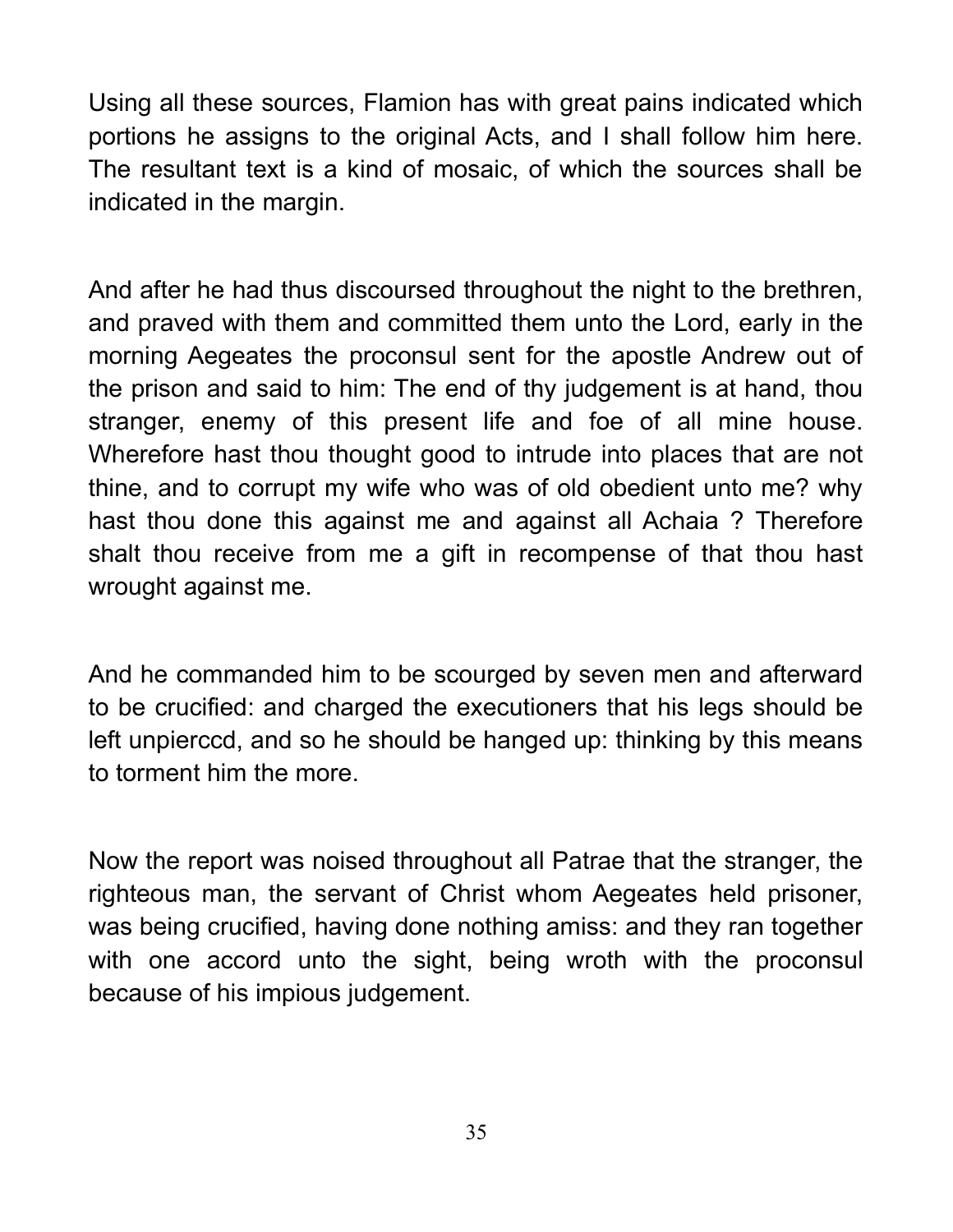And as the executioners led him unto the place to fulfil that which was commanded them, Stratocles heard what was come to pass, and ran hastily and overtook them, and beheld the blessed Andrew violently haled by the executioners like a malefactor. And he spared them not, but beating every one of them soundly and tearing their coats from top to bottom, he caught Andrew away from them, saying: Ye may thank the blessed man who hath instructed me and taught me to refrain from extremity of wrath: for else I would have showed you what Stratocles is able to do, and what is the power of the foul Aegeates. For we have learnt to endure that which others inflict upon us. And he took the hand of the apostle and went with him to the place by the sea-shore where he was to be crucified.

But the soldiers who had received him from the proconsul left him with Stratocles, and returned and told Aegeates, saying: As we went with Andrew Stratocles prevented us, and rent our coats and pulled him away from us and took him with him, and lo, here we are as thou seest. And Aegeates answered them: Put on other raiment and go and fulfil that which I commanded you, upon the condemned man: but be not seen of Stratocles, neither answer him again if he ask aught of you; for I know the rashness of his soul, what it is, and if he were provoked he would not even spare me. And they did as Aegeates said unto them.

But as Stratocles went with the apostle unto the place appointed, Andrew perceived that he was wroth with Aegeates and was reviling him in a low voice, and said unto him: My child Stratocles, I would have thee henceforth possess thy soul unmoved, and remove from thyself this temper, and neither be inwardly disposed thus toward the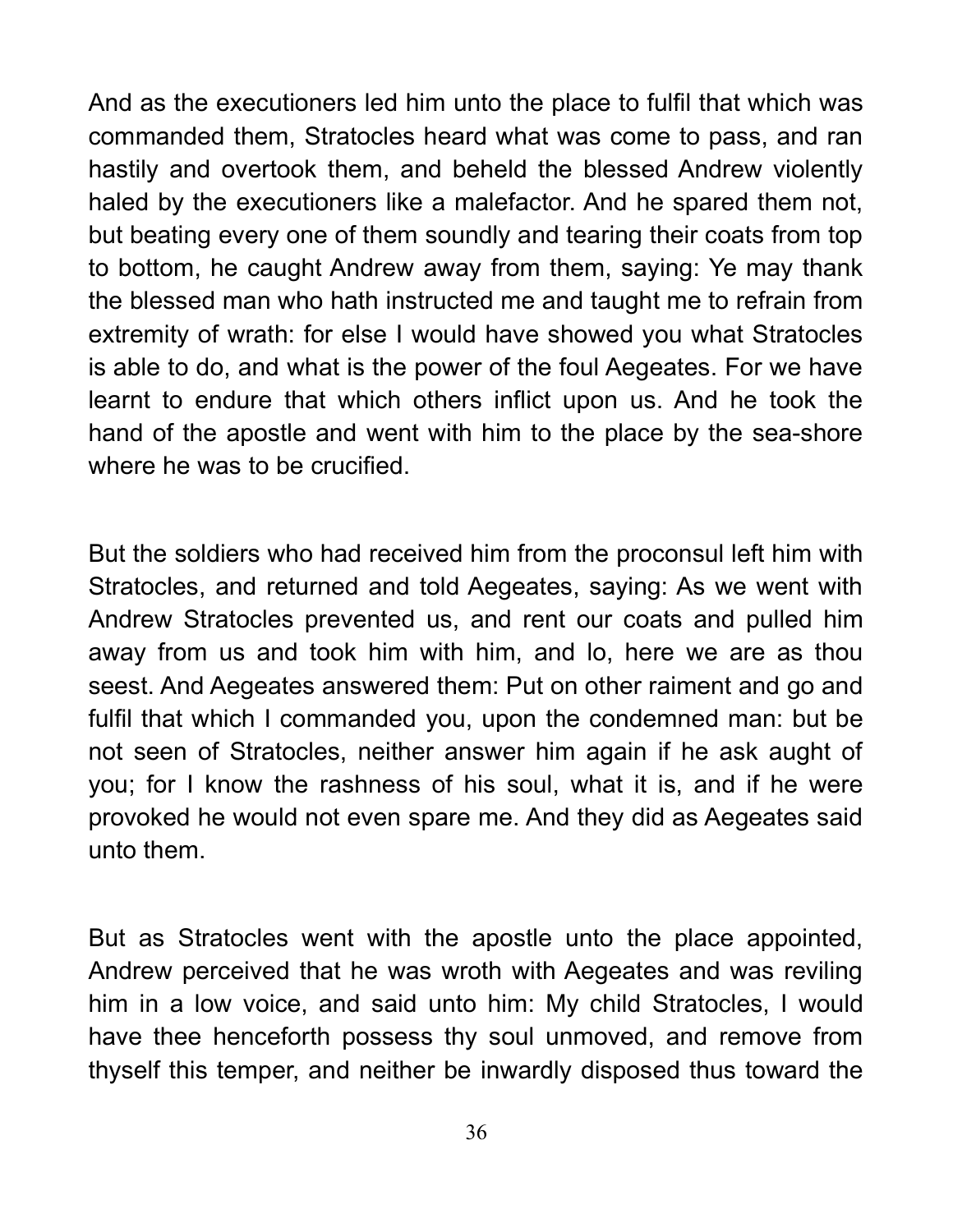things that seem hard to thee, nor be inflamed outwardly: for it becometh the servant of Jesus to be worthy of Jesus. And another thing will I say unto thee and to the brethren that walk with me: that the man that is against us, when he dareth aught against us and findeth not one to consent unto him, is smitten and beaten and wholly deadened because he hath not accomplished that which he undertook; let us therefore, little children, have him alway before our eyes, lest if we fall asleep he slaughter us (you) like an adversary.

And as he spake this and yet more unto Stratocles and them that were with him, they came to the place where he was to be crucified: and (seeing the cross set up at the edge of the sand by the sea-shore) he left them all and went to the cross and spake unto it (as unto a living creature, with a loud voice):

Hail, O cross, yea be glad indeed! Well know I that thou shalt henceforth be at rest, thou that hast for a long time been wearied, being set up and awaiting me. I come unto thee whom I know to belong to me. I come unto thee that hast yearned after me. I know thy mystery, for the which thou art set up: for thou art planted in the world to establish the things that are unstable: and the one part of thee stretcheth up toward heaven that thou mayest signify the heavenly word (or, the word that is above) (the head of all things): and another part of thee is spread out to the right hand and the left that it may put to flight the envious and adverse power of the evil one, and gather into one the things that are scattered abroad (or, the world): And another part of thee is planted in the earth, and securely set in the depth, that thou mayest join the things that are in the earth and that are under the earth unto the heavenly things (Laud. that thou mayest draw up them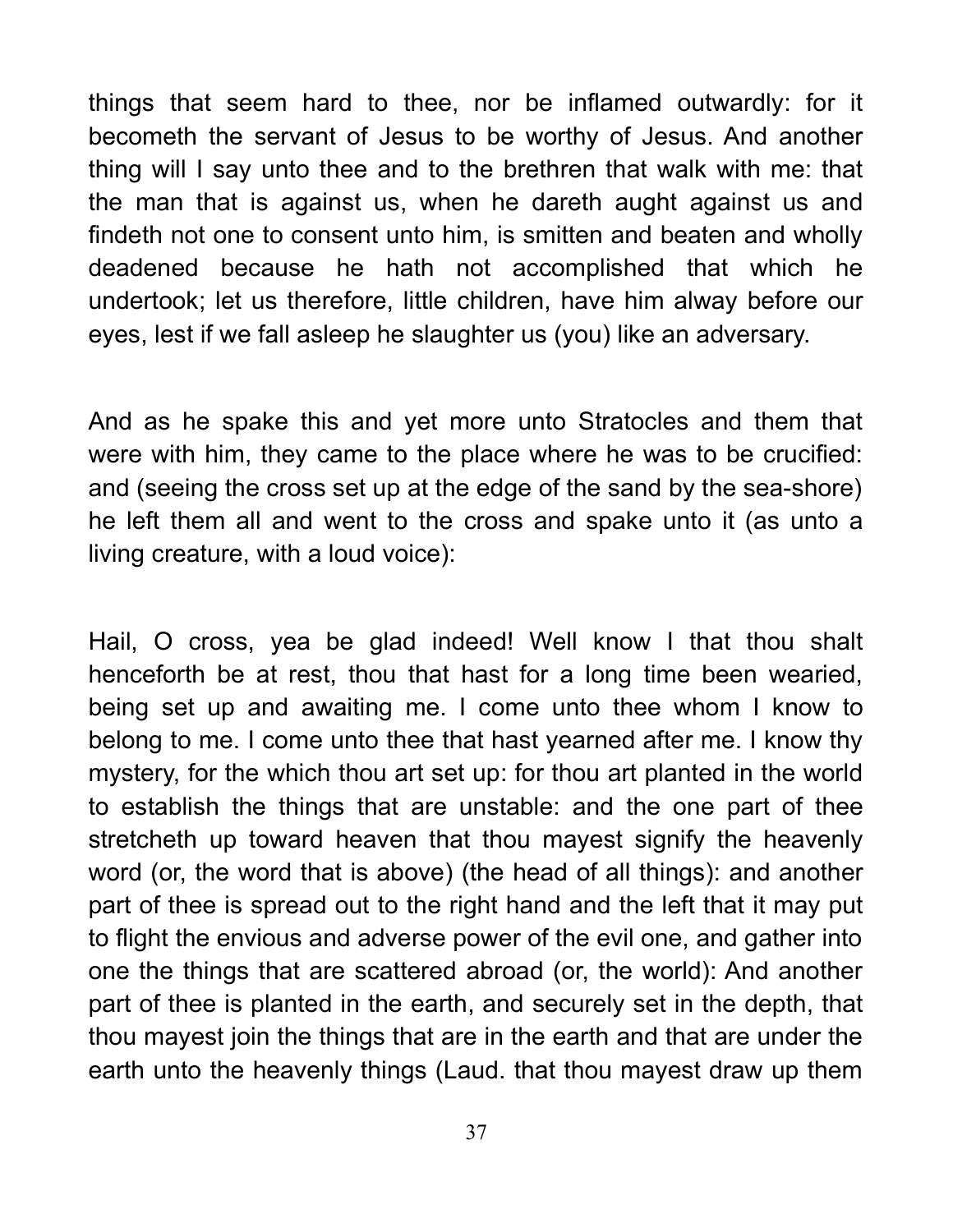that be under the earth and them that are held in the places beneath the earth, and join, &c.).

O cross, device (contrivance) of the salvation of the Most High! O cross, trophy of the victory [of Christ] over the enemies! O cross, planted upon the earth and having thy fruit in the heavens! O name of the cross, filled with all things (lit. a thing filled with all).

Well done, O cross, that hast bound down the mobility of the world (or, the circumference)! Well done, O shape of understanding that hast shaped the shapeless (earth?)! Well done, O unseen chastisement that sorely chastisest the substance of the knowledge that hath many gods, and drivest out from among mankind him that devised it! Well done, thou that didst clothe thyself with the Lord, and didst bear the thief as a fruit, and didst call the apostle to repentance, and didst not refuse to accept us!

But how long delay I, speaking thus, and embrace not the cross, that by the cross I may be made alive, and by the cross (win) the common death of all and depart out of life?

Come hitller ye ministers of joy unto me, ye servants of Aegeates: accomplish the desire of us both, and bind the lamb unto the wood of suffering, the man unto the maker, the soul unto the Saviour.

And the blessed Andrew having thus spoken, standing upon the earth, looked earnestly upon the cross, and bade the brethren that the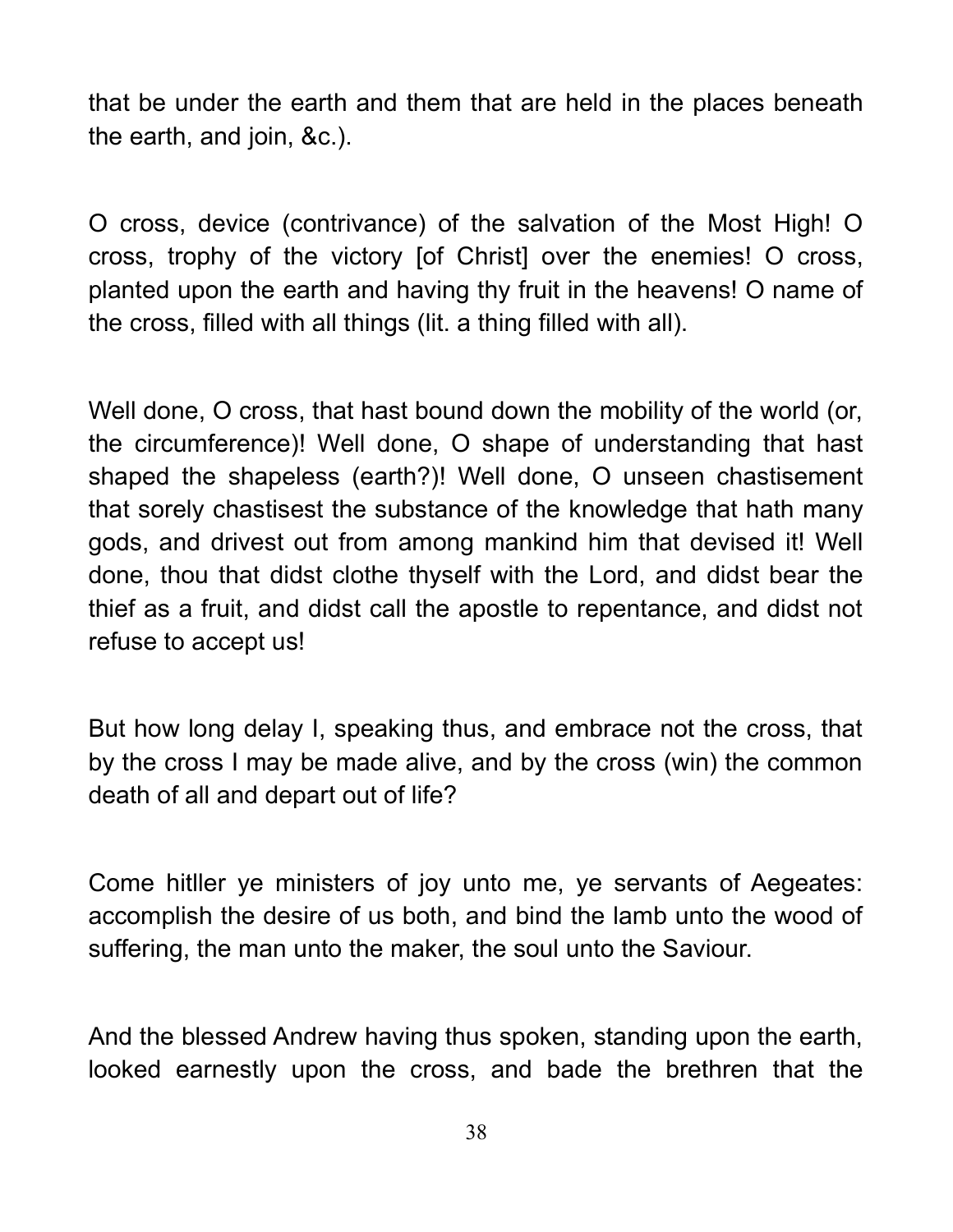executioners should come and do that which was commanded them; for they stood afar off.

And they came and bound his hands and his feet and nailed them not; for such a charge had they from Aegeates; for he wished to afflict him by hanging him up, and that in the night he might be devoured alive by dogs (Laud. that he might be wearied out and permit Maximilla to live with him). And they left him hanging and departed from him.

And when the multitudes that stood by of them that had been made disciples in Christ by him saw that they had done unto him none of the things accustomed with them that are crucified, they hoped to hear something again from him. For as he hung, he moved his head and smiled. And Stratocles asked him, saying: Wherefore smilest thou, servant of God? thy laughter maketh us to mourn and weep because we are bereaved of thee. And the blessed Andrew answered him: Shall I not laugh, my son Stratocles, at the vain assault (ambush) of Aegeates, whereby he thinketh to punish us? we are strangers unto him and his conspiracics. He hath not to hear; for if he had, he would have heard that the man of Jesus cannot be punished, because he is henceforth known of him.

And thereafter he spake unto them all in common, for the heathen also were come together, being wroth at the unjust judgement of Aegeates.

Ye men that are here present, and women and children, old and young, bond and free, and all that will hear, take ye no heed of the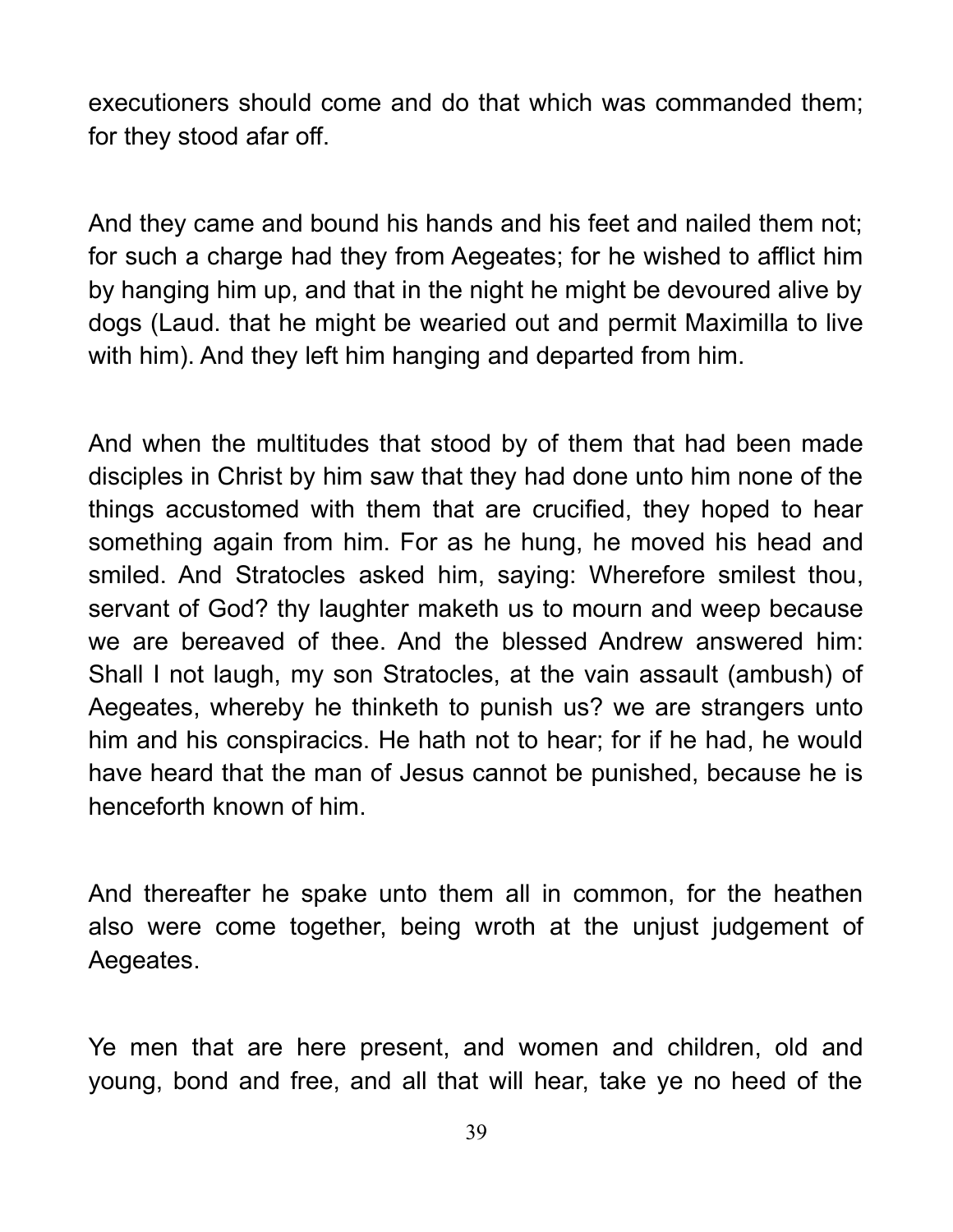vain deceit of this present life, but heed us rather who hang here for the Lord's sake and are about to depart out of this body: and renounce all the lusts of the world and contemn (spit upon) the worship of the abominable idols, and run unto the true worshipping of our God that lieth not, and make yourselves a temple pure and ready to receive the word. (Narr. then becomes obviously late: Ep. Gr., which is far shorter, ends: And hasten to overtake my soul as it hasteneth toward heavenly things, and in a word despise all temporal things, and establish your minds as men believing in Christ.)

And the multitudes hearing the things which he spake departed not from the place; and Andrew continued speaking yet more unto them, for a day and a night. And on the day following, beholding his endurance and constancy of soul and wisdom of spirit and strength of mind, they were wroth, and hastened with one accord unto Aegeates, to the judgement-seat where he sat, and cried out against him, saying: What is this judgement of thine, O proconsul ? thou hast ill judged! thou hast condemned unjustly: thy court is against law! What evil hath this man done? wherein hath he offended? The city is troubled: thou injurest us all! destroy not Caesar's city! give us the righteous man! restore us the holy man! slay not a man dear to God! destroy not a man gentle and pious! lo, two days is he hanged up and yet liveth, and hath tasted nothing, and yet refresheth all us with his words, and lo, we believe in the God whom he preacheth. Take down the righteous man and we will all turn philosophers; loose the chaste man and all Patrae will be at peace, set free the wise man and all Achaia shall be set free by him! (or, obtain mercy.)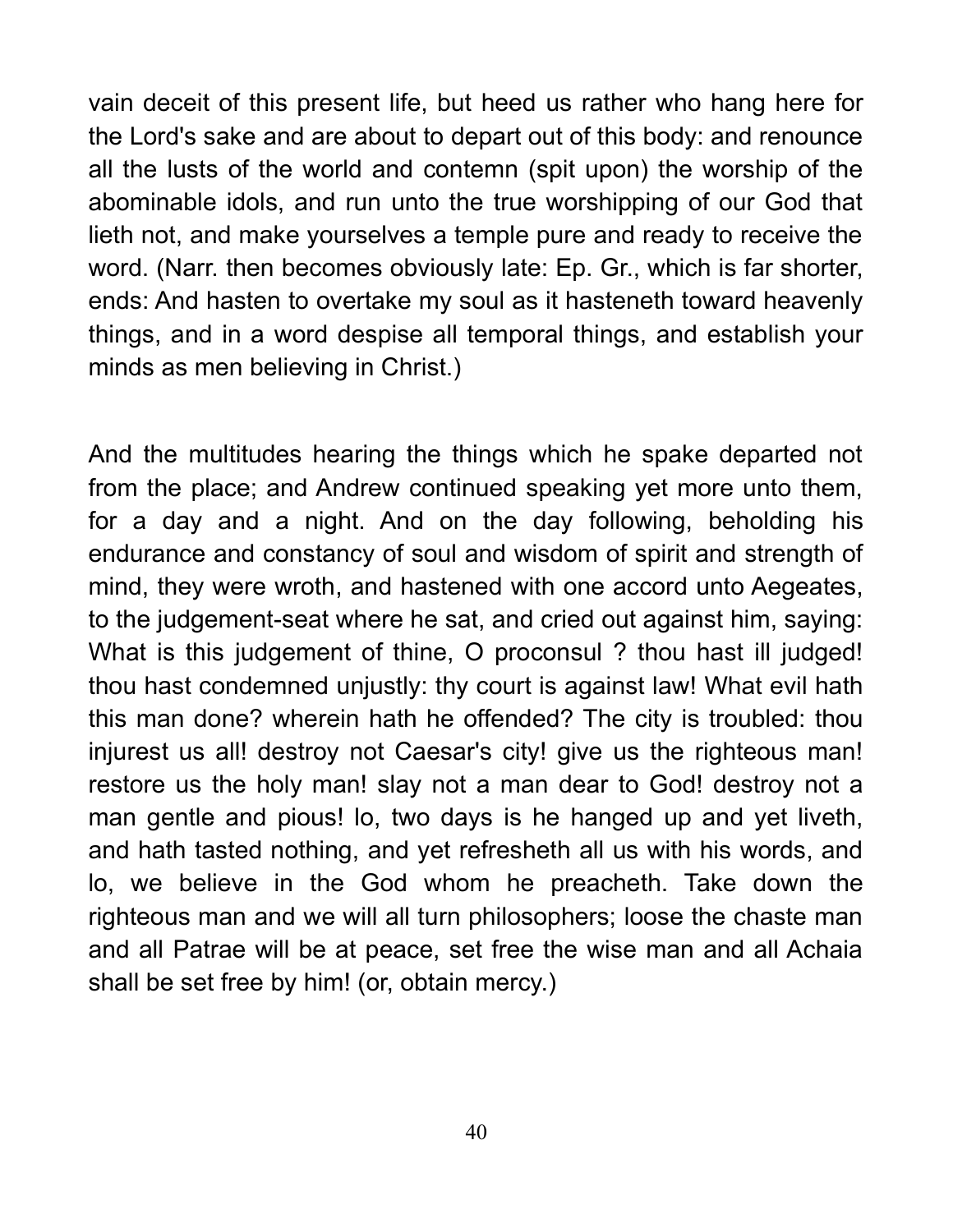But when at the first Aegeates would not hear them, but beckoned with the hand to the people that they should depart, they were filled with rage and were at the point to do him violence, being in number about two thousand (Narr., Ep. Gr., Mart. II: 20,000).

And when the proconsul saw them to be after a sort mad, he feared lest there should be a rising against him, and rose up from the judgement-seat and went with them, promising to release Andrew. And some went before and signified to the apostle and to the rest of the people that were there, wherefore the proconsul was coming. And all the multitude of the disciples rejoiced together with Maximilla and Iphidamia and Stratocles.

But when Andrew heard it, he began to say: O the dullness and disobedience and simplicity of them whom I have taught! how much have I spoken, and even to this day I have not persuaded them to flee from the love of earthly things! but they are yet bound unto them and continue in them, and will not depart from them. What meaneth this affection and love and sympathy with the flesh? how long heed ye worldly and temporal things? how long understand ye not the things that be above us, and press not to overtake them? Ieave me henceforth to be put to death in the manner which ye behold, and let no man by any means loose me from these bonds, for so is it appointed unto me to depart out of the body and be present with the Lord, with whom also I am crucified. And this shall be accomplished.

And he turned unto Aegeates and said with a loud voice: Wherefore art thou come, Aegeates, that art an alien unto me? what wilt thou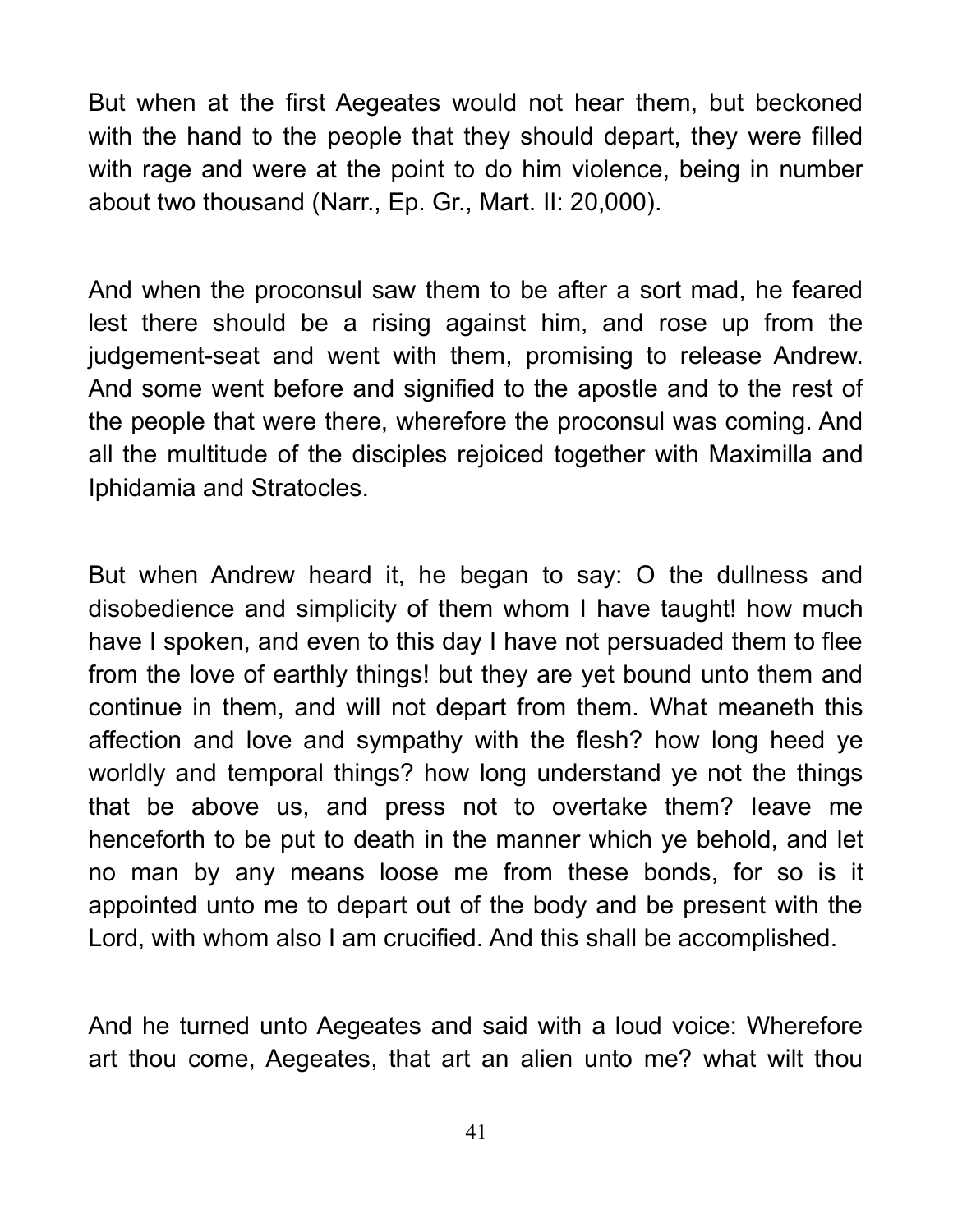dare afresh, what contrive, or what fetch? tell us that thou hast repented and art come to loose us? nay, not if thou repentest, indeed, Aegeates, will I now consent unto thee, not if thou promise me all thy substance will I depart from myself, not if thou say that thou art mine will I trust thee. And dost thou, proconsul, loose him that is bound? him that hath been set free? that hath been recognized by his kinsman? that hath obtained mercy and is beloved of him? dost thou loose him that is alien to thee? the stranger? that only appeareth to thee? I have one with whom I shall be for ever, with whom I shall converse for unnumbered ages. Unto him do I go, unto him do I hasten, who made thee also known unto me, who said to me: Understand thou Aegeates and his gifts let not that fearful one afright thee, nor think that he holdeth thee who art mine. He is thine enemy: he is pestilent, a deceiver, a corrupter, a madman, a sorcerer, a cheat, a murderer, wrathful, without compassion. Depart therefore from me, thou worker of all iniquity. (Ep. Gr. He is thine enemy. Therefore I know thee, through him that permitted me to know. I depart from thee. For I and they that are akin to me hasten toward that which is ours, and leave thee to be what thou wast, and what thou knowest not thyself to be.)

And the Proconsul hearing this stood speechless and as it were beside himself; but as all the city made an e uproar that he should loose Andrew, he drew near to the cross to loose him and take him down. But the blessed Andrew cried out with a loud voice: Suffer not Lord, thine Andrew that hath been bound upon thy cross, to be loosed again; give not me that am upon thy mystery to the shameless devil; O Jesu Christ, let not thine adversary loose him that is hung upon thy grace; O Father, let not this mean (little) one humble any more him that hath known thy greatness. But do thou, Jesu Christ, whom I have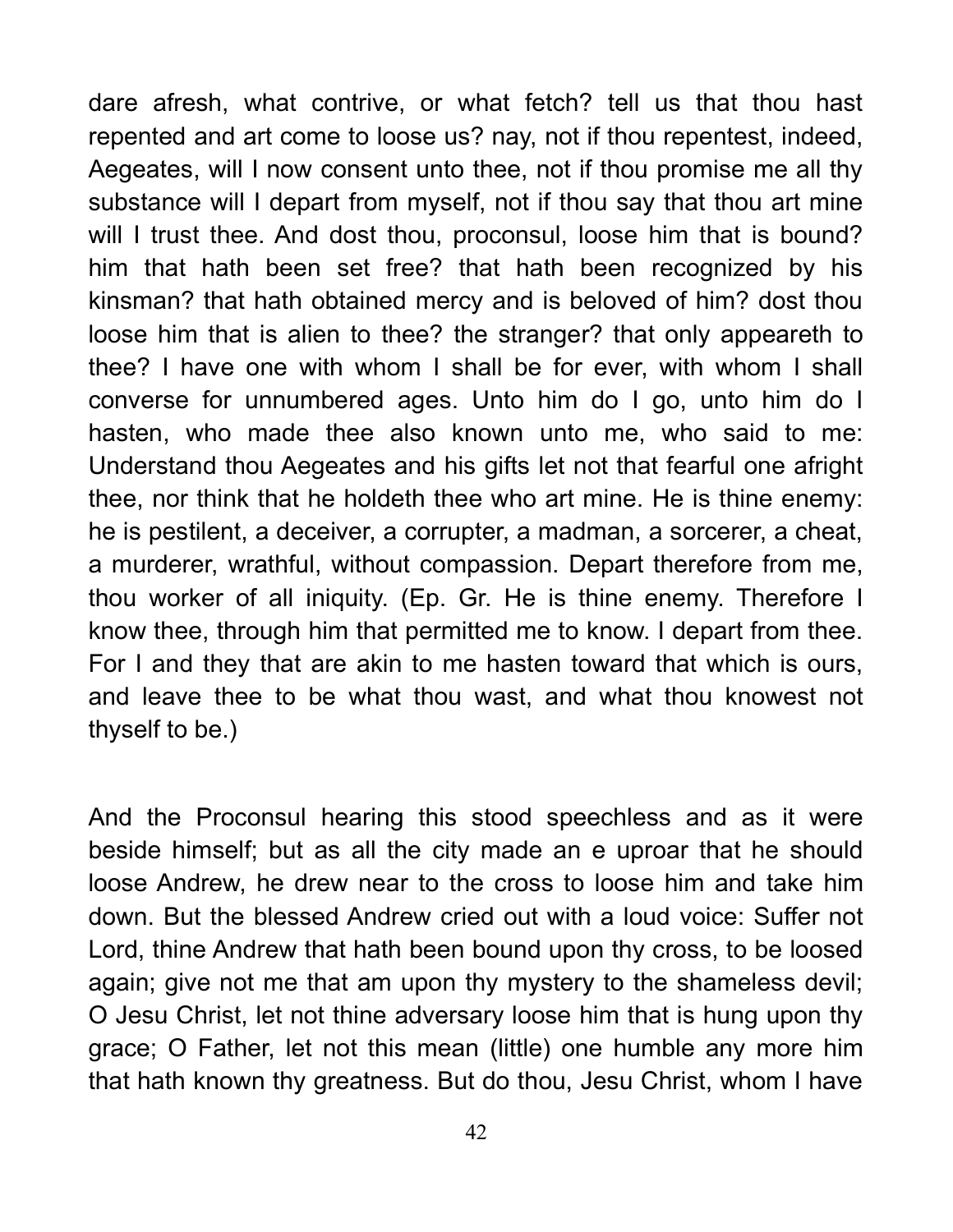seen, whom I hold, whom I love, in whom I am and shall be, receive me in peace into thine everlasting tabernacles, that by my going out there may be an entering in unto thee of many that are akin to me, and that they may rest in thy majesty. And having so said, and yet more glorified the Lord, he gave up the ghost, while we all wept and lamented at our parting from him.

And after the decease of the blessed Andrew, Maximilla together with Stratocles, caring nought for them that stood by, drew near and herself loosed his body: and when it was evening she paid it the accustomed care and buried it (hard by the sea-shore). And she continued separate from Aegeates because of his brutal soul and his wicked manner of life: and she led a reverend and quiet life, filled with the love of Christ, among the brethren. Whom Aegeates solicited much, and promised that she should have the rule over his affairs; but being unable to persuade her, he arose in the dead of night and unknown to them of his house cast himself down from a great height and perished.

But Stratocles, which was his brother after the flesh, would not touch aught of the things that were left of his substance; for the wretched man died without offspring: but said: Let thy goods go with thee, Aegeates.

For of these things we have no need, for they are polluted; but for me, let Christ be my friend and I his servant, and all my substance do I offer unto him in whom I have believed, and I pray that by worthy hearing of the blessed teaching of the apostle I may appear a partaker